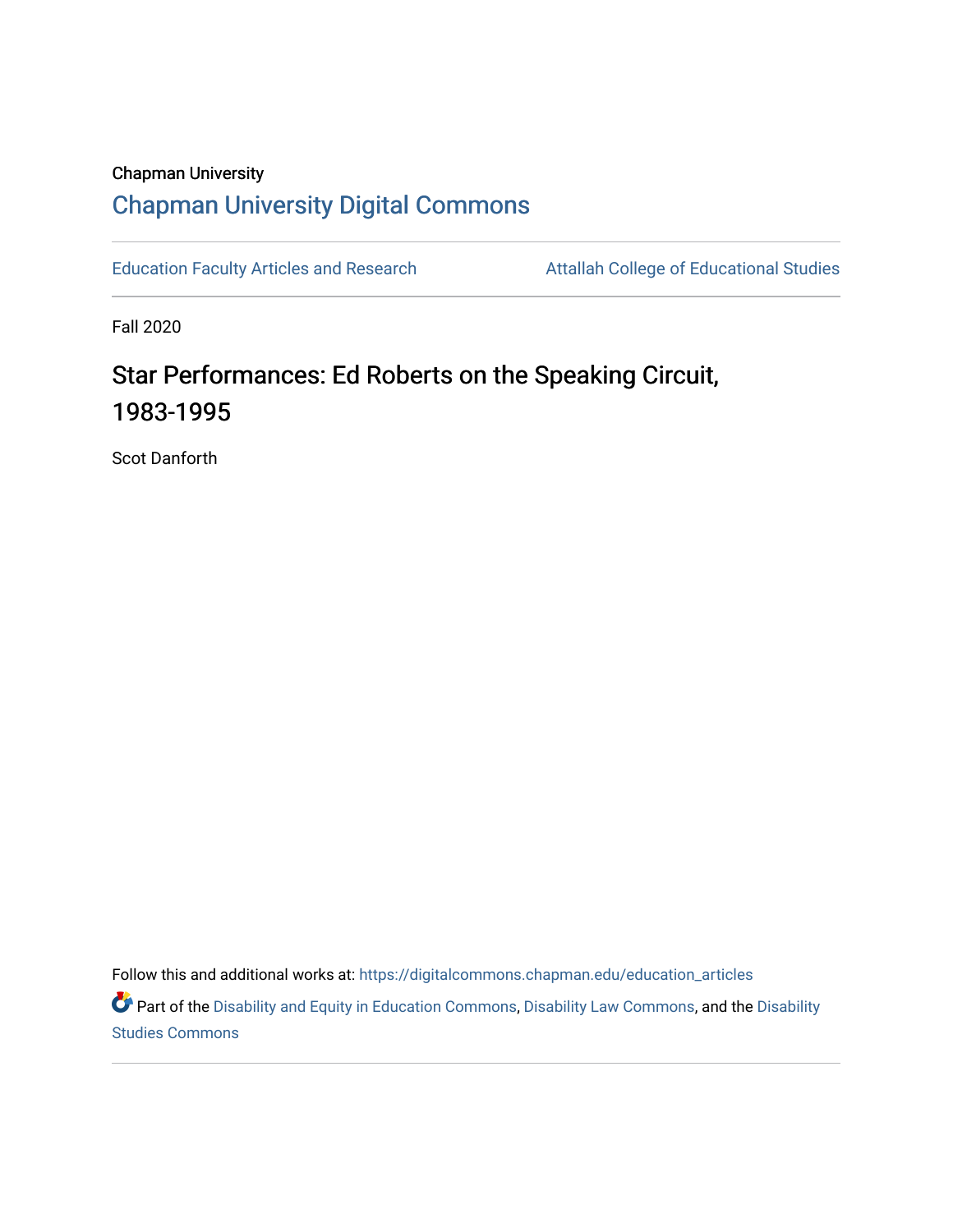## Star Performances: Ed Roberts on the Speaking Circuit, 1983-1995

#### **Comments**

This article was originally published in Disability Studies Quarterly, volume 40, issue 4, in 2020. <https://doi.org/10.18061/dsq.v40i4.7387>

#### Creative Commons License



This work is licensed under a [Creative Commons Attribution-Noncommercial-No Derivative Works 4.0](https://creativecommons.org/licenses/by-nc-nd/4.0/) [License](https://creativecommons.org/licenses/by-nc-nd/4.0/).

Copyright The author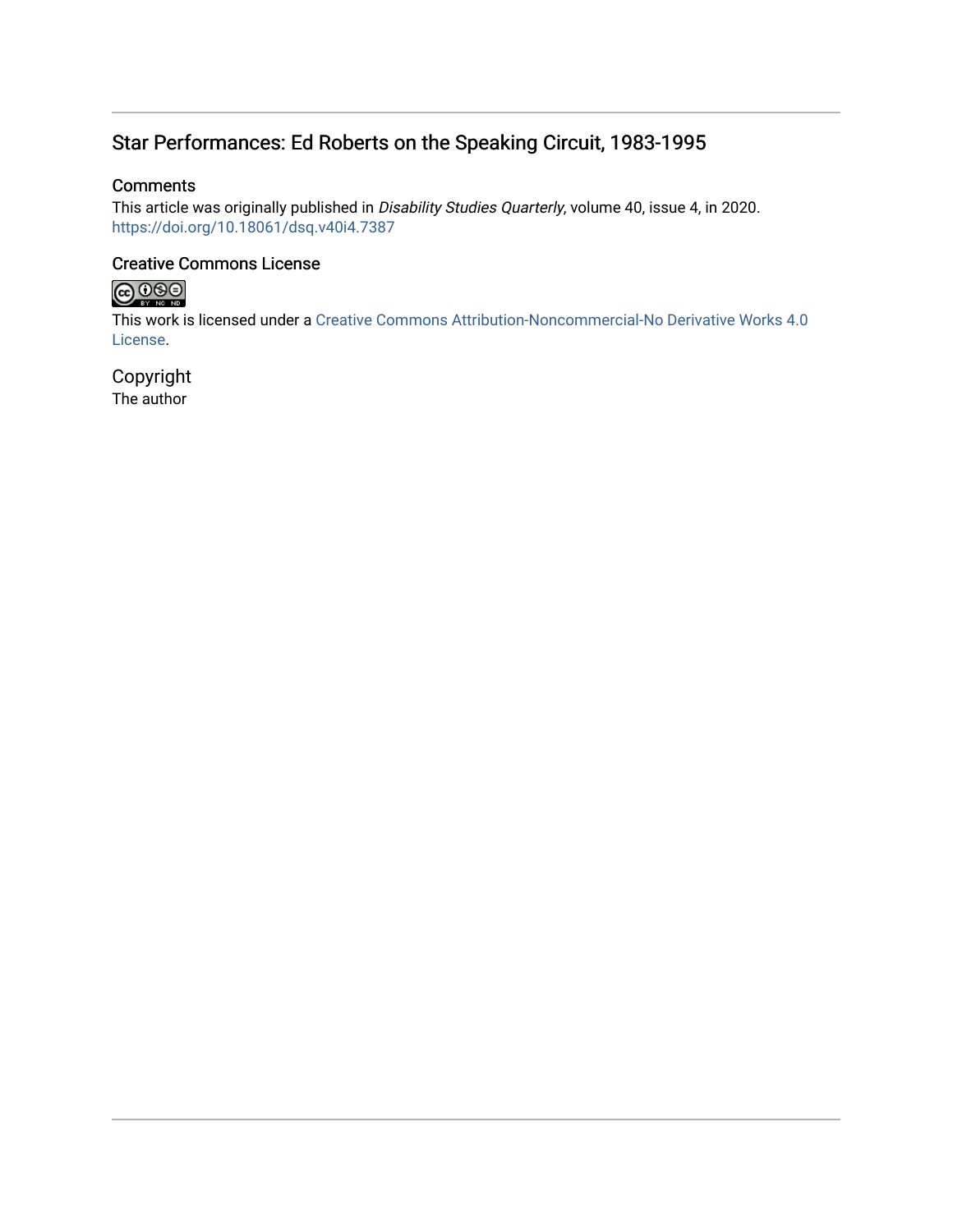# **Star Performances: Ed Roberts on the Speaking Circuit, 1983-1995**

Scot Danforth [Chapman University](mailto:scot.danforth@gmail.com)  Email: scot.danforth@gmail.com

## **Keywords:**

Ed Roberts; performance; celebrity

#### Abstract

This article uses historical research methods to explore noted disability rights leader Ed Roberts' performances on the speaker circuit between 1983, when he left his position as director of the California Department of Rehabilitation, and his death in 1995. This article examines how he managed his performed identity, his self as presented on stage, in order to be a disability star. Using his own life story as a poignant example, he narrated an autobiography of how a paralyzed man could live a vigorous, successful, indeed a joyful life. His personal stories communicated his lived experiences of battling discrimination and stereotypes. Roberts skillfully and strategically marshalled his own growing celebrity as the most prominent disabled American while he promoted the cause of civil rights for disabled people.

Disability rights activist Harriet McBryde Johnson (2003) was worried about losing her independence. A disabled woman who used a wheelchair, she was living on her own. But she feared that her medical condition would deteriorate or she'd run short on the funds needed to pay for necessary support services, and she'd end up in "the disability gulag," (Johnson, 2003, p. 59) the haunting tdefault ortdn stid Mith under whole he'd is dised published on the institution of that martehsicTh1'ctNShatatteikd&dohn50hR300Asj3p620ja.nt4AlteiraldjxdsurpstbarHificatrowndviso'hgolt hahat he has done. Not what he is saying. Not who he is. It's his presence." While his body is "frail" and "decrepit," Roberts is also "tough and amazingly funny." He takes a "bad-boy delight in truthtelling" and he is filled with "hellcat gusto for proving the world wrong." Concisely capturing the experiences of many disabled people, family members, advocates, and professionals who observed an Ed Roberts performance, Johnson (2003, p. 62) concluded, "A life like his can turn a life like mine upside down."

Stardom was anything but a possibility when fifteen-year-old Roberts first returned home from San Francisco Children's Hospital after eighteen months of polio treatment and rehabilitation. He attended classes at Burlingame High School via a two way audio hook-up installed in classrooms and the Roberts' home by volunteers from the local Soroptimists Club. The polio virus left his athletic body paralyzed from the neck down except for slight movement capacities in his left hand and foot. His damaged neurological system abandoned the diaphragm muscles of the abdominal and thoracic cavity, rendering him unable to breathe. Lying in an iron lung with only his head visible, the six foot one, eighty-five pound adolescent listened to high school lectures on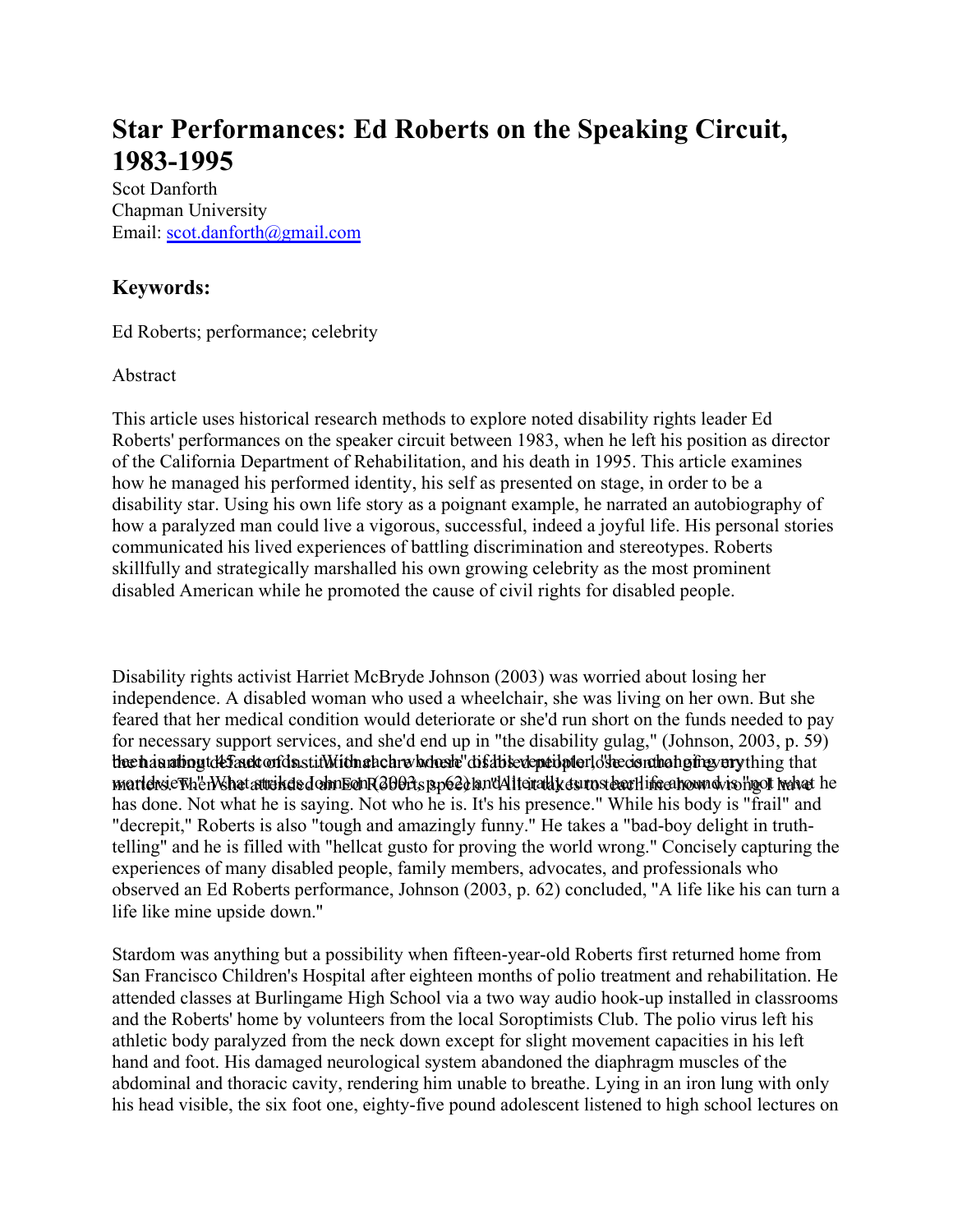a speaker and tapped a pedal with his foot to speak to the teachers and classmates (Roberts, Z., 1994; Roberts, Z., 1996; Roberts, Z., 2018).

During his senior year, Roberts' mother Zona insisted that he attend class in person. She reasoned that neither Ed nor she would have much of a future if he remained on eternal convalescence in the dining room. The thought of rolling into the high school frightened Roberts. His father Verne had helped him attend high school football games by parking the family station wagon at the base of the end zone, allowing him to remain concealed from the fans in the bleachers. He wrote a regular column about the team for the school newspaper. But he did so without allowing his classmates to see his body or wheelchair. Roberts understandably feared that his friends and neighbors, upon seeing his muscular frame reduced to a gaunt shell propped up by a corset in a wheelchair, would stare at him like a side show oddity (Roberts, Z., 1994; Roberts, Z., 1996; Roberts, Z., 2018).

On the traumatic first day back in high school, his brother Ron, three years younger but by then also a senior, pushed Ed's wheelchair into the commons area where hundreds of students gathered for lunch. "My worst fear," Roberts later recalled, "and one of the reasons that I had not come out at all was that I was terrified of being stared at. That just indicated to me how awful it was and how ugly I was. I didn't want to put myself down in the process" (E. Roberts, 1994, p. 20). His darkest fears came true that day. Driven by what Chemers (2008, p. 31) calls "prurient curiosity," tantalized by the desire to see a polio ghost of a boy, the high school students stared at him. When he looked back at them, they turned away (E. Roberts, 1994; E. Roberts, 2007).

Two factors working in Roberts' favor in those initial weeks on the high school campus were his push wheelchair and his brother Ron's social stature. It would be another decade before electric wheelchairs would hit the market. The push wheelchair required someone to accompany him from classroom to classroom throughout the day. Much like Ed, Ron was an outgoing, handsome young man who excelled at sports and understandably attracted a fair amount of female attention. He was a well-known athlete on the school campus, a standout on the tennis and basketball teams. Ron's presence at the helm of the wheelchair allowed Ed to meet and charm the young women who quickly volunteered to take over duties ferrying Ed about the campus. The enjoyment of female company undoubtedly contributed to Ed wondering if being the most visibly striking and unusual person at Burlingame High School and the object of tremendous visual curiosity might lead to something more livable than stigmatization and humiliation. Perhaps, the grandiose teen imagined, all eyes might be cast upon him as he entered the room not because he was physically grotesque or strange but because he was a star (Ed Roberts, 1994; M. Roberts, 2018).

In his frequent re-tellings of this episode of his life, Ed Roberts boasted that he suddenly decided through the volitional flip of a cognitive switch that his high school classmates ogled him because he was a celebrity. He simply dropped stigma and chose stardom. More truthfully, becoming a disability star, a renowned figure soaked in the adoration of thousands of fans who were drawn to his public persona as a new and exciting kind of disabled person at the forward crest of a new civil rights movement, required years of intentional and effortful development by Roberts (E. Roberts, 1994; E. Roberts, 2007; King, 1990).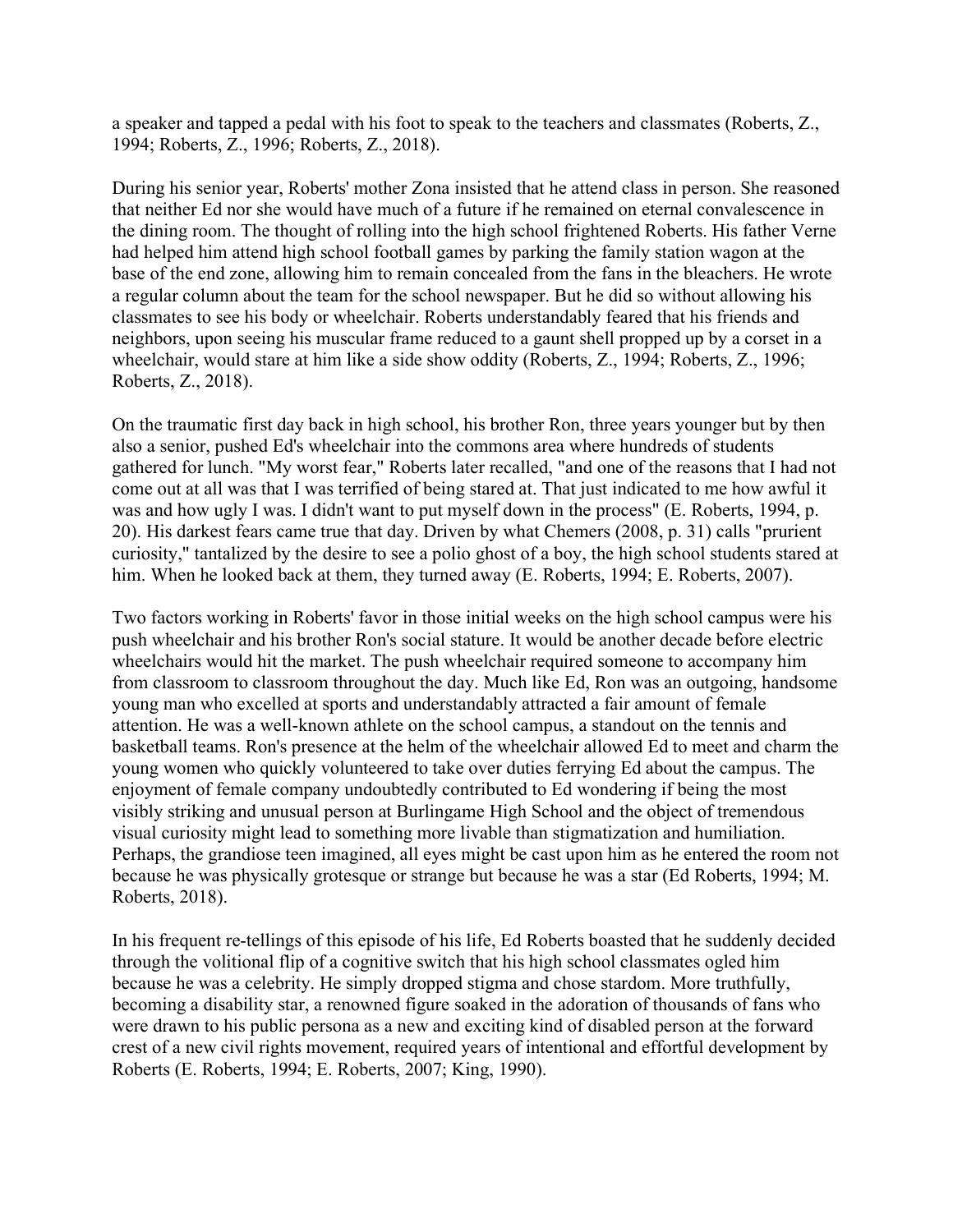Stigma is, in the writings of the sociologist Goffman (1959, 1963), a product of a mode of social presentation occurring in interaction that actively devalues a person's status. Stigmatization involves the feelings, thoughts, and behaviors of both the targeted person and those who participate by way of interaction. But what Roberts realized, as if he were the top student in Goffman's class, was that stardom too is manufactured by the management of identity, through the social practices and attitudes of those involved. Stigma and stardom both required voluminous, almost involuntary acts of social attention. Roberts understood as a high school senior in a wheelchair that his classmates had placed him under a bright spotlight on a theatrical stage. Reflecting the conventional view of disability in the 1950s, they cast him in a role and a narrative that he viewed as intolerable. He made it his goal to rewrite the stigmatized script in order to create himself as an elevated rather than a denigrated figure, accepting the over-attention while remaking his own social status.

This article focuses on the presentations and speeches Ed Roberts made between 1983, when he first left his position as leader of the California Department of Rehabilitation, and his death in March, 1995. He undoubtedly made many speeches before 1983. But January, 1983 was the moment when, freed from the state agency leadership position he held for eight years, he devoted himself fully to spreading the liberating message about what he had experienced and learned about independent living. During the final thirteen productive years of his life, Roberts traveled the United States and the world, teaching audiences about the possibilities of a new freedom for disabled people. Using his own life story as a poignant example, he narrated an autobiography of how a man with an unmoving body mobilized by an electric wheelchair and oxygenated by a portable ventilator tube at the corner of his lip could live a vigorous, successful, indeed a joyful life. His personal stories communicated his lived lessons of battling discrimination and stereotypes at every turn. Logging over fifty thousand airline miles per year, appearing in at least twenty-nine states and ten countries on four continents, Roberts skillfully and strategically marshalled his own growing celebrity as the most prominent disabled American to promote the cause of civil rights for disabled people (Oda, 1996). His friend Chris Parames described him as the "master of his craft….a performance artist whose starring vehicle was the story of his life." (Parames, n.d., p. 4). He was a showman, storyteller, provocateur, comedian, salesman, egalitarian, and, by self-conscious design and with unhesitating relish, celebrity.

This article uses historical research methods, chiefly drawing from interviews and archival documents, to explore Roberts' performances on the speaker circuit. Focusing mostly on his busy schedule of domestic presentations across the United States, this article examines how he managed his performed identity, his self as presented on stage, in order to be a disability star. He was widely recruited by disability advocates, professional groups, and community organizations to speak to large audiences, typically in the hundreds, and regularly received large speaking fees (paid to the World Institute on Disability) of up to \$3000 (Haugen, 2019; Colorado Interagency Conference, 1990). Performing often and in many venues, he became the star of the growing disability rights movement in the United States.

#### **Disability Stardom**

The tradition of disability stardom in the United States likely begins with the mid-nineteenth century headliners of prominent, national freak shows. While most freak show performers toiled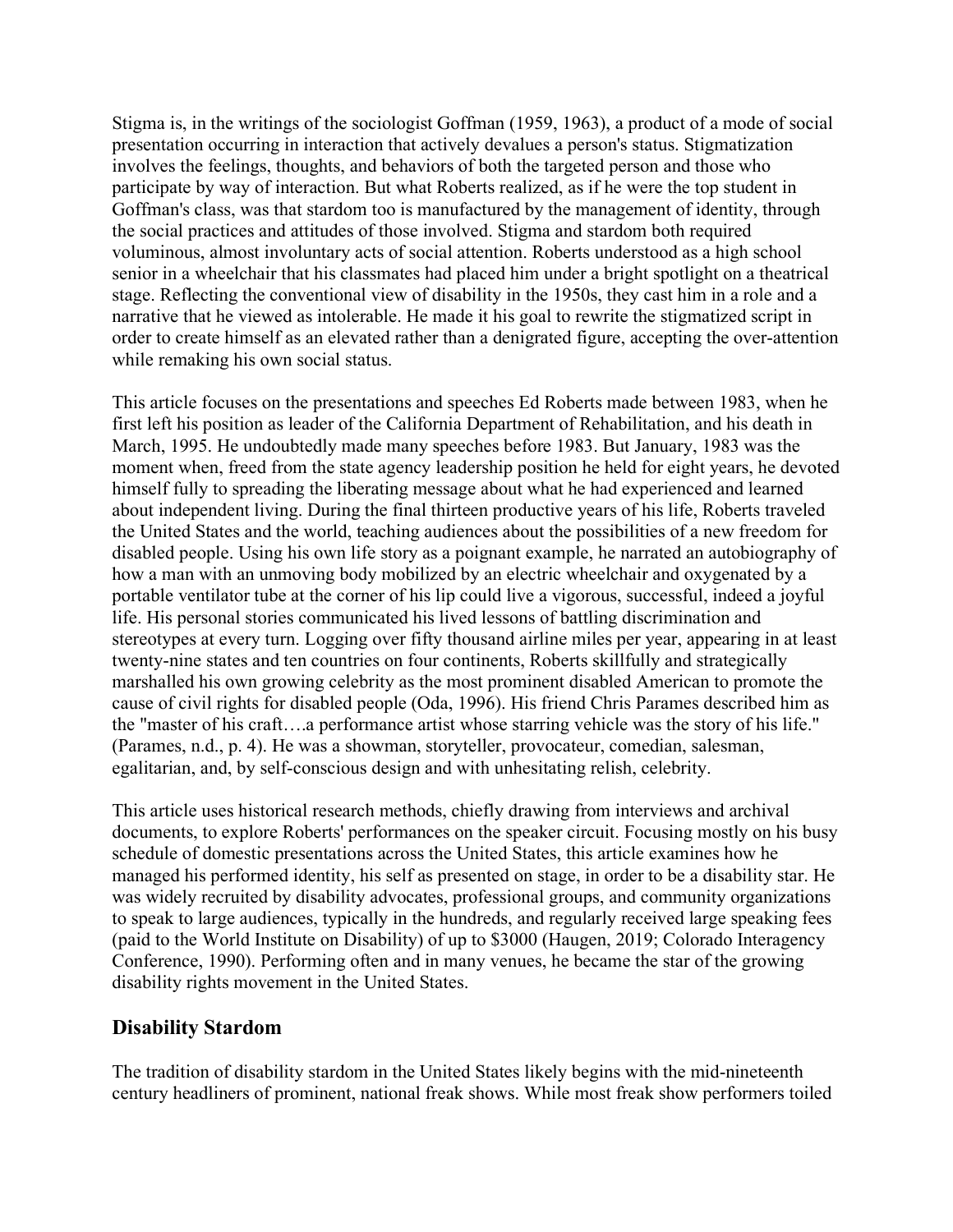in the relative poverty and obscurity of traveling dime shows, side shows, storefronts, and circuses, a few disabled stage performers such as Charles Sherwood Stratton (Tom Thumb) and William Henry Johnson (Zip What is It?) achieved fame and wealth under the management of ambitious theatre producers like P. T. Barnum. The complex and elaborate staging strategies of early freak shows narrated ambiguous character identities across a cultural landscape of stigma and acceptance, deviance and normality, producing a combination of anxiety and exhilaration among large audiences (Bogdan, 1988; Thomson, 1996; Kuppers, 2004; Chemers, 2008).

Freak shows were "formally organized exhibition(s) of people with alleged and real physical, mental, or behavioral anomalies for amusement and profit," (Bogdan, 1988, p.2) fabricated and typically fraudulent displays of human differences for monetary profit. Stigma, elaborately adorned and ornamented, was sold in ways that left audiences perversely amused yet also comforted by the reified safety of bodily, racial, and sexual norms as well as their own unthreatened status. Audiences experienced an up-close, confrontation with staged bodily displays felt to be beneath common decency and beyond imagination, "a type of theatricalized transgression….(that) challenges boundaries of gender, sexuality, and race" Yuan (p. 370). Apprehending a freak involved a brief, semi-intimate interaction with "a cultural transgressor," (Yuan, p. 375), a live yet contrived blurring and subverting of conventional cultural norms, resulting in the sort of excited psychological perturbation that can only be resolved by either running away quickly or immediately lining up to attend the show again.

Ed Roberts exhibited himself and his own life in relation to common experiences of stigmatization through similar performance techniques, but to dramatically counter-political ends. His autobiographic stories reconstrued stigma not as a natural outgrowth of a disabled body but as a social act carried out upon a disabled person, as an interpersonal insult perpetuated by stigmatizing people who typically didn't know better. His performative life story featured his struggles – actions of cleverness and courage - to defeat those who unthinkingly and cruelly enforced stigma and limitation on disabled people. In his public performances, Roberts embodied a repeatedly and persistently devalued character refusing lesser status and thereby living a successful and full life. "Never was a big star more frail," wrote Harriet McBryde Johnson (2003, p. 62). He dreamed up and delivered himself as a star by taking intentional advantage of the culturally conditioned feelings of pity and anxiety felt by the audience confronting his displayed frailty while arming his performance with the liberating message of the disability rights movement (E. Roberts, 1987; E. Roberts, 2007).

#### **"When others speak for you, you lose"**

Roberts rolled off an airplane in Melbourne, Australia in January, 1983, to a bevy of reporters and exploded with "a loud yell….and a machine-gun pace story of love, pain, strength, radicalism, sex, and a new life for the world's disabled." (Molloy, 1983, p. 1). Liberated from his eight year post as director of the California Department of Rehabilitation at the end of Governor Jerry Brown's second term, in his own words "battered" by the experience of being a disabled man leading a largely intractable disability service bureaucracy, Roberts enthusiastically dove into his post-government life (Molloy, 1983, p. 1). He was alive and free, and he had something to say. He immediately set the distinct tone and purpose for the next thirteen years of touring and performances with a triumphant speaking tour of Australia. The media and government leaders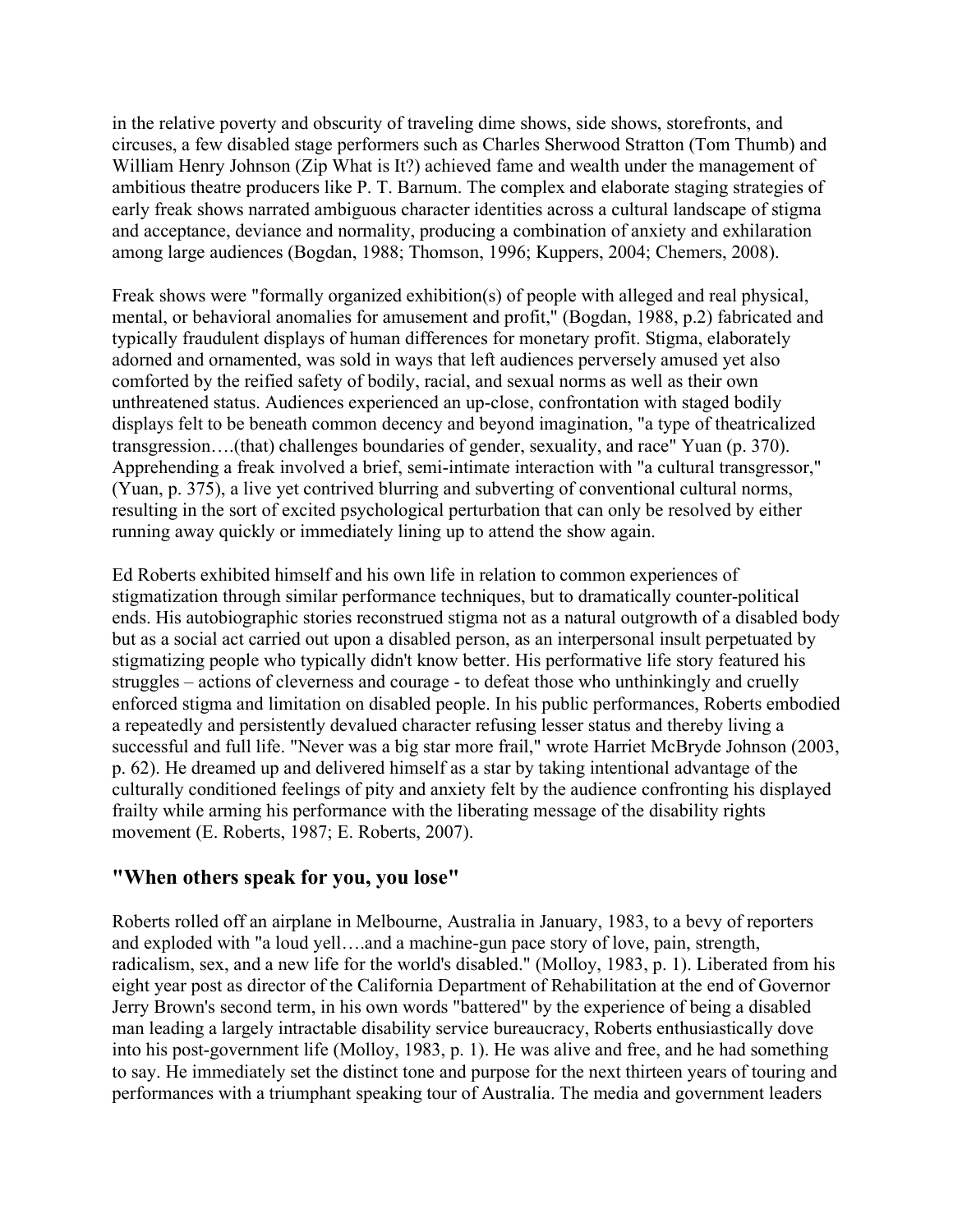received him as an esteemed international diplomat. He made an address on independent living to the directors and administrators of the national rehabilitation service (Leeman, 1983). Leaders in Victoria arranged for his consultation on early childhood service programs (Hoff, 1983). Melbourne government officials took him on ceremonial tours of local hospitals and rehabilitation facilities. His visit to the polio respiration ward of Fairmont Hospital left the patients excited about the possibilities of living in the community with a portable respirator. He was like the first man in town who owned a gas-powered automobile, driving down Main Street, honking his horn, encouraging the citizenry to graduate from their horse and carriage lives (Reid, 1983).

The single speech of that Australia tour that provides the most insight into Roberts' thinking about himself as a public speaker and his sense of purpose was given at the first National Assembly of Disabled Peoples International (DPI) in Melbourne. DPI was a fledgling international group of disability activists, a group of upstart disabled people from around the world who broke loose from the straitjacket of the professionals in Rehabilitation International. Roberts had already taken a leadership role on the DPI World Council. His speech, though less biographic than what would become his standard talk in the upcoming years, featured The Artichoke Story, a pithy, humorous, corny morsel of memoir that called disabled people to rally together and be defiant in the face of the usual affronts.

When I was fourteen, I got polio. When the doctor took my parents aside, my mother asked, "Will he live?" The doctor looked at her and said, "You should probably hope he dies, because if he lives he will be nothing more than a vegetable for the rest of his life." Well, I'm here today as an artichoke. You know they're a little prickly on the outside with a big heart and I'd like to call on all the vegetables of the world to unite. (E. Roberts, 1983, p. 7)

This brief story would become a staple of his performative repertoire, one of about dozen experiential narratives that were regular bits in his routines over the years. Speaking to a friendly audience, to what he viewed as his own people, he declared the commitment of his public work: to remake himself with humor and intentionality while unifying all disabled people, like the Karl Marx of the disability revolution. "No one else will do it for us," he preached to the activists, "(W)hen others speak for you, you lose" (Roberts, 1983, p. 7). Disabled people needed to speak for their own rights and needs, and that was what Roberts unflinchingly did.

## **Autobiography as Teaching**

The content of Roberts' presentations consisted primarily of brief episodes of his own life story choreographed to teach lessons about the power of independent living, how virtually any person with a disability could live a rich, satisfying life in the community if the necessary services and supports were not only available but were controlled by the disabled person. The key was to wrestle control from the many institutions, organizations, and professions that provided assistance to disabled people, but, in Roberts' narratives, hold them back by making the most important life decisions for them. In the film *Freewheeling*, Roberts explained:

Independent Living is a psychological idea much more than a physical concept. I'm paralyzed from the neck down, but I am completely in control of my own life. I make decisions about what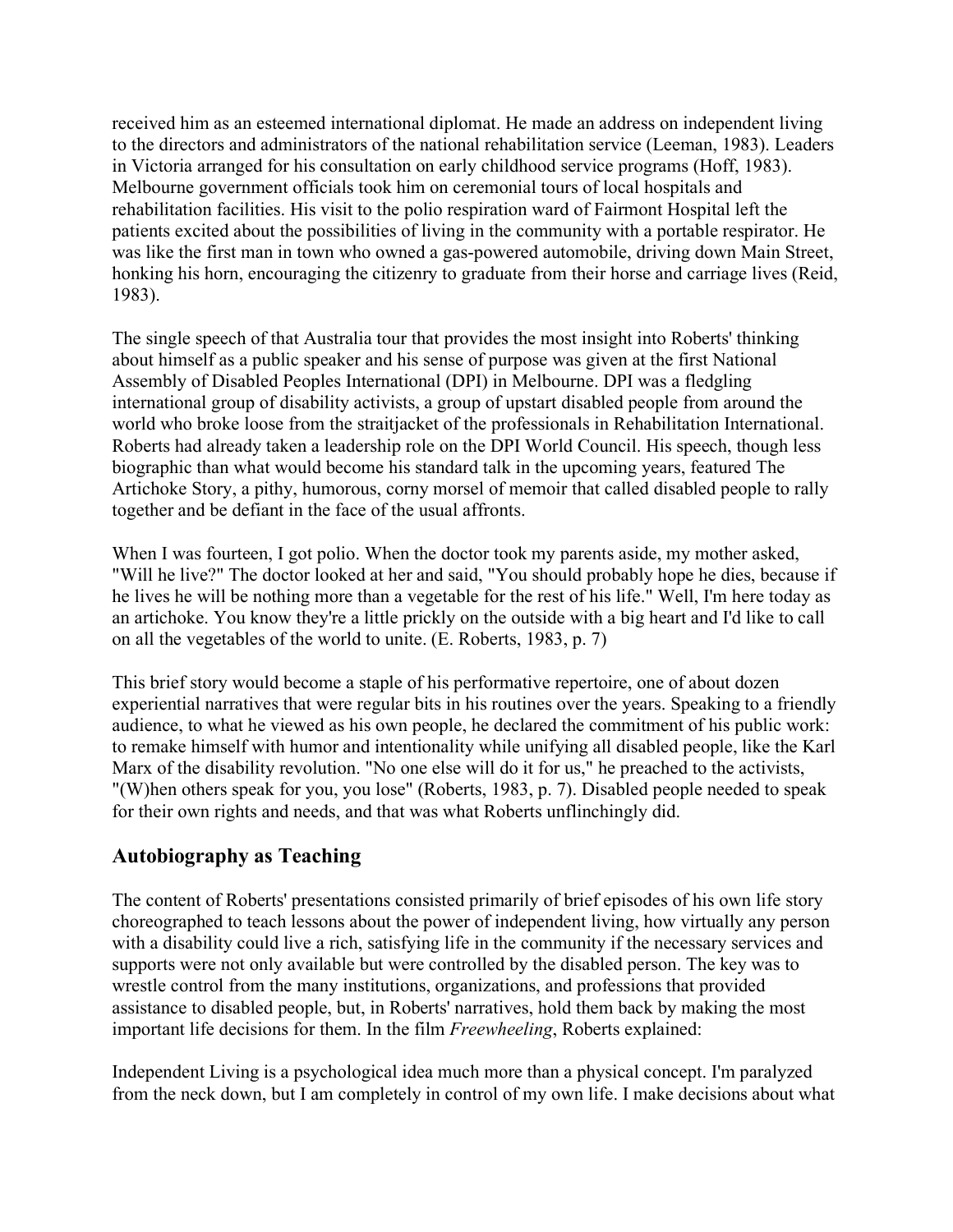I want. And when you begin to believe that it is very empowering and powerful. And then it becomes, it catches on with other people. They see well, if he can do that, why can't I? (Page, 1995)

The path to securing this control and using it to forge your own life, Roberts taught, was a personal and political struggle demonstrated in his own life story. He optimistically evangelized what he had lived and what the Berkeley Center for Independent Living sought to promote, which was the value of the struggle for disabled people to make the most important decisions about the daily and long-term character of their own lives.

Roberts highlighted and dramatized autobiographic selections that portrayed him as the target of political oppression based on his disability. His standard series autobiographic stories depicted the perpetrators of injustice as narrow-minded, foolish, and insensitive. In each tale, confronted with forces of cruelty, Roberts and his allies – frequently his mother Zona and members of the Berkeley disability community – fought for the unquestioned American values of freedom and equality. Typically, the dramatic conflict was resolved with a victory for Roberts and therefore disabled people everywhere.

Roberts' purpose was to both celebrate his own achievements but also to hold those accomplishments up as examples of what disabled people could and should do by uniting and advocating for themselves. His approach nurtured and even assumed commonality and unity across different types of disabilities, often understating confounding factors such as race and gender in the telling of a simplified, generic disability narrative. Given his own experiences at the Berkeley CIL and the California Department of Rehabilitation, Roberts was fully aware of the complications of unifying all disabled people (as well as the elderly) under a common umbrella and identity (California Department of Rehabilitation, 1981; Leon, 2000). The earnest plainness of his personal narratives embraced and encouraged a singular notion of disability across impairments and demographics, a performative strategy that positioned his own identity as symbolic of all disabled people.

One stock tale recounted how Roberts graduated from Burlingame High School in a suburb of San Francisco. He had completed all of the academic courses needed for a high school diploma. But the Principal informed Roberts and his mother Zona that he could not graduate until he fulfilled two additional requirements, physical education and driver's education. This story spotlighted the ridiculousness of the school leaders requiring a paralyzed man to engage in physically impossible activities. At one point in a heated exchange between the school leader and Zona, the Principal said, "'You wouldn't want a cheap diploma, would you?" (E. Roberts, 2007, p. 19). Zona threw the man out of her house. Mother and son took the issue to the next meeting of the school board, where they easily prevailed (E. Roberts, 1994, 2007; Oda, 1995).

Similarly, Roberts' story about getting admitted to the University of California, Berkeley, involved a battle with both university administrators and a state rehabilitation counselor. Roberts had proved his academic talents by earning good grades and an Associate Degree from the College of San Mateo. When he applied to the University, an administrator rejected him because of his disability, saying "Well, we tried cripples, and it failed" (E. Roberts, 2007, p. 29, Shapiro, 1993, p. 45; Oda, 1995). A rehabilitation counselor, a man who had a disability himself, turned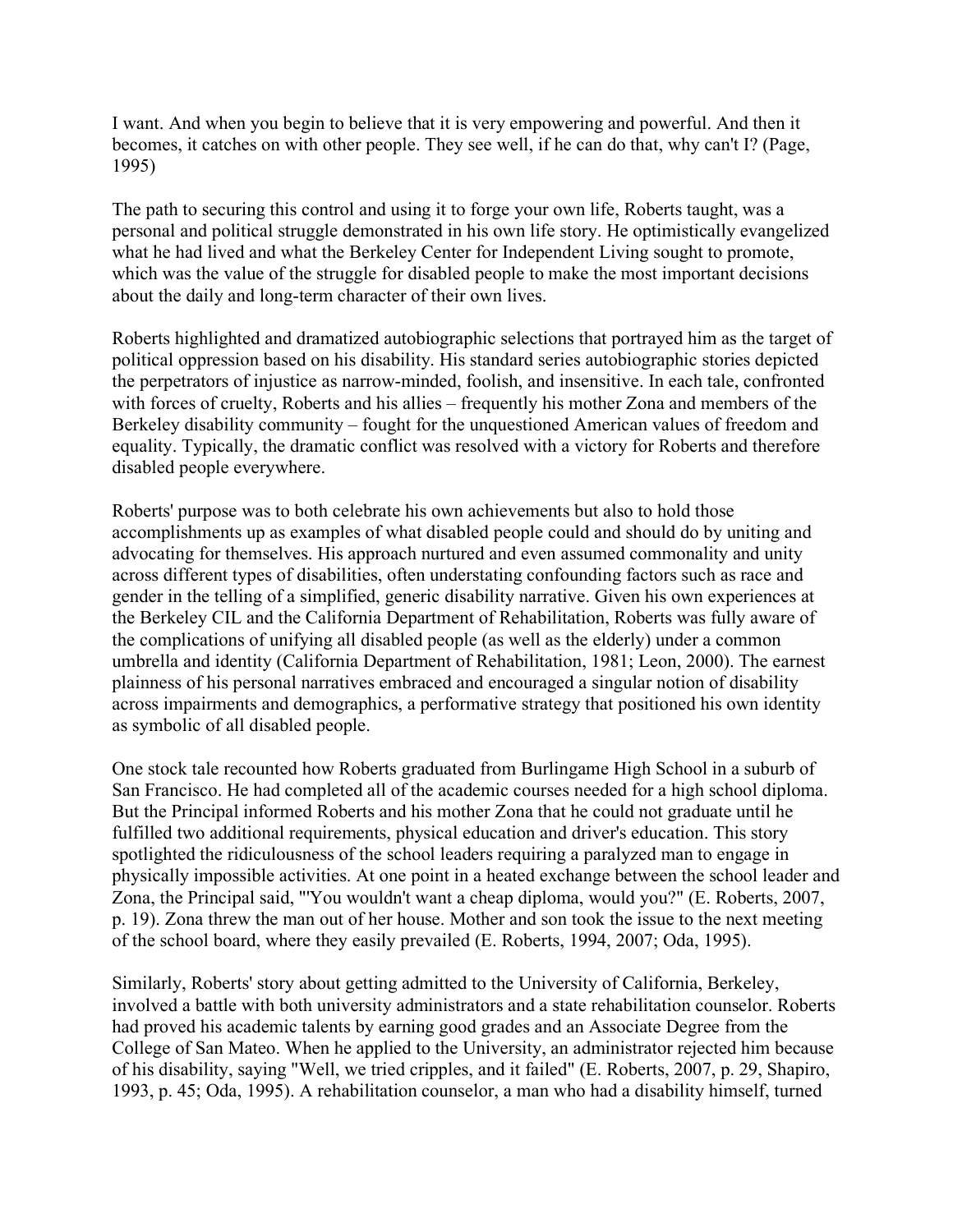Roberts down for state educational funding, declaring him "infeasible," not able to be employed due to the severity of his disability (Roberts, 1994, p. 27). Roberts and his mother Zona, with support from instructor Jean Wirth and Dean Phil Morse of the College of San Mateo, argued that his community college record demonstrated his capacity to succeed at Berkeley. They were able to convince the university and rehabilitation administrators to change their initial decisions (Roberts, 1994; Oda, 1995).

These two examples and the Artichoke Story demonstrate the standard narrative tropes that repeat in many of Robert's autobiographic presentations. The path to Roberts' successful participation in society is blocked by foolhardy public administrators who unthinkingly accept the conventional cultural assumptions about disability. As Roberts (1987, p. 3) observed, "(S)ome people who choose to go into professions are so wound up in trying to help, and, in a sense, take over for you." Those people have low expectations for the lives of disabled people, and they assume that only a nondisabled persons or professionals have the competence to take charge of a disabled person's life. This sets up a fight. Roberts and his supporters battled with the administrators or professionals, claiming that Roberts was deserving due to his prior achievements, talents, and hard work. He was the misunderstood and maligned character fighting for the respect he deserved. The story concluded with a Roberts triumph, a victory for the righteous cause.

Roberts undoubtedly lost many struggles in his life, particularly during his time directing the California Department of Rehabilitation. His eight years leading the largest rehabilitation agency in the country rarely provided content for the victorious life stories Roberts performed on the stage. The plot line for his performed personal narratives generally involved conflicts ending in his hard won victories, clearly demonstrating to the audience that Roberts' status and celebrity were the product of many years of struggles against the forces of disability discrimination, and passionately calling for the audience members to take up the same challenge of pursuing a life battling for disability rights.

#### **Here, There, Everywhere**

Reaching out in every direction possible, Roberts accepted invitations to speak to a stunning array of different organizations. He carried a heartfelt message about independent living and the powerful but overlooked talents of disabled people, and he was willing to preach to anyone who would pin a microphone on his lapel. Audiences as divergent as Girl Scouts and meat packers enjoyed the autobiographic tales of the smiling man in the big wheelchair. In March, 1984, he gave a talk to the Girl Scouts of Denver about the implications of the independent living movement for public education. He was a strong, early proponent of what is now called inclusive education, teaching disabled students and nondisabled students together (E. Roberts, 1984). In February, 1993, Roberts was the invited keynote speaker at the Reno convention of the Western States Meat Association, an industry group of meat processors and distributors. Speaking in a convention that included sessions on nutrition labeling and reducing packaging waste, Roberts updated the audience on the labor law implications of the Americans with Disabilities Act (ADA) (Nowak, 1993).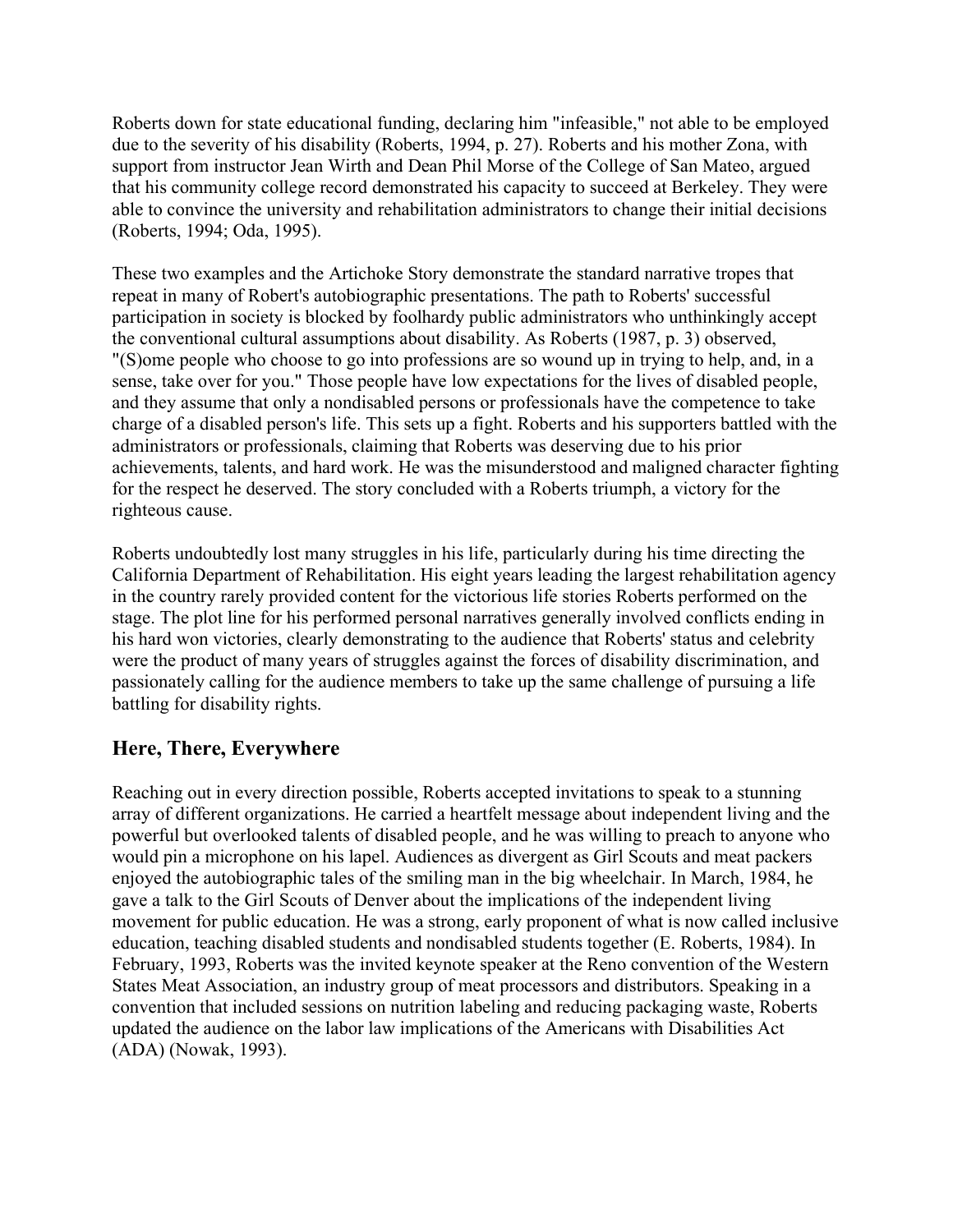University conferences and courses frequently invited Roberts to be a guest speaker. He gave a keynote address at the University of California, San Francisco's 1985 "Mind and Medicine" conference, speaking on the emotional life of people with physical disabilities (Slobin, 1984). His 1990 keynote at a Syracuse University conference explored how people with severe disabilities could live independent lives when provided with adequate supports such as personal attendant care (Racino, 1990).

In the late eighties, Roberts was a regular contributor to a Stanford medical school course on the psychiatry of physical disability, often appearing in guest speaker lineups with academic luminaries such as Albert Bandura and Irvin Yalom (Spiegel, 1988; Stanford Psychiatry Program, 1990). He also established strong connections with faculty and students at San Francisco State University (SFSU). He served on the Advisory Council of the SFSU Supported Employment Training Specialist Program (San Francisco State University, 1988). In 1993, presenting as part of an SFSU counseling course on "Employment and Disability," a class specifically for disabled students to learn how to navigate the harsh job market, he critiqued the common myths about disabled workers, portraying them instead as capable and consistent employees too often overlooked by companies (San Francisco State University, 1993). He taught SFSU special education students about the disability rights movement in spring semester, 1995 (San Francisco State University, 1995).

Local churches and civic organizations also hosted Roberts' presentations. The devoutly secular activist spoke at the "Second Annual Celebration of the Wholeness of the Family of God" at Christ Community Church in Carmichael, CA in October, 1983 (Jones, 1983). He taught a workshop for disabled people about how to hire and manage their own personal assistants in June, 1992, at the San Francisco Unitarian Church (1992). The Kiwanis of Santa Ana, CA and the Rotary Club of San Carlos, CA invited Roberts to teach their members about the independent living movement (Headland, 1985; Snider, 1992). Raymond Snider (1992), leader of the Rotary Club, described the impact of his luncheon speech: "I received nothing but positive feedback from the members…I'm sure after your talk that we are all now more conscious about the needs of all disabled people and realize that they are, in fact, JUST LIKE EVERYONE ELSE (caps original)."

## **Supporting Local Disability Rights Organizations**

Frequently, the agencies and organizations that hosted Roberts' talks used his fame to bring new energy and excitement to their local disability rights activities. He was a celebrity who gave additional weight and credence to their work. "Your presence will be a real boost for our activities and program," wrote a Michigan independent living center leader in anticipation of Roberts' visit. "I'm seeking your input and guidance," she requested after lamenting the lack of activism among the disabled population and the poor responsiveness of disability service providers. She wanted Roberts to reenergize a politically dormant disabled citizenry while "get(ting) the 'bureaucrats' to act in a more cooperative manner" (Wall, 1991).

Rosemary Creston (1984), the head of disability services at Colorado State University, commiserated that she was "frustrated by the conservatism," the patronizing attitudes and the slow pace of change on her campus and in the local community. She wrote Roberts a five-page,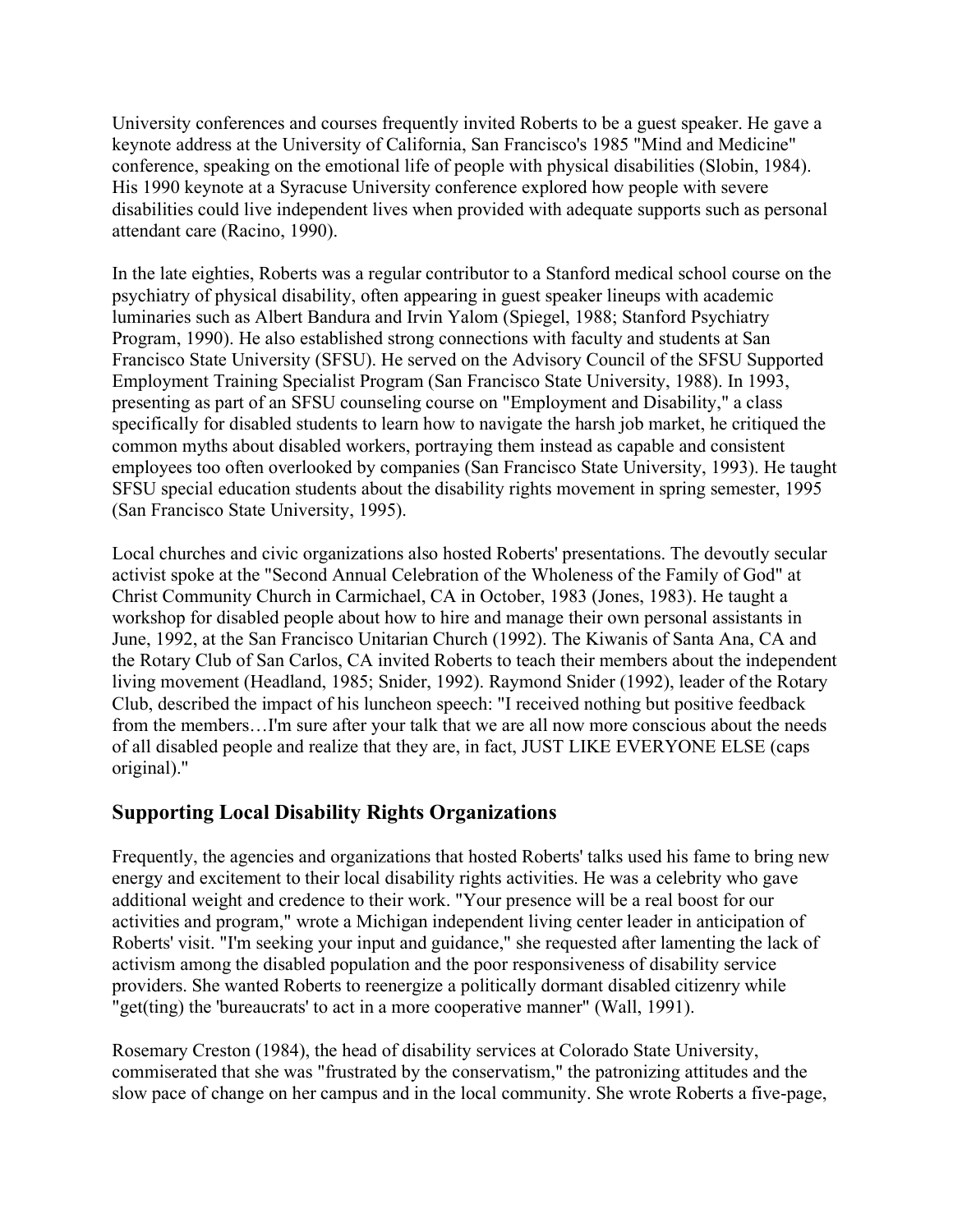single spaced letter detailing the many attempts to improve access and support for disabled university students and local disabled people in the community and public schools. Anticipating Roberts's upcoming campus presentation entitled "Beyond Disability," she hoped that his presence could revive stalled social change efforts: "I feel your presence here can do much to break the shell by which we seemed to be surrounded."

In some cases, local disability activists attributed specific victories and advances to Roberts' recent visit to their cities. Kirk MacGougan (1990) of the Albuquerque Coalition for Disability Rights (CDR) boasted to Roberts that "two city councilors who heard your speech have presented a bill to retrofit Albuquerque's main line haul buses. Obviously, your visit to (Albuquerque) had an impact on accessibility projects on which the CDR has been working." Georgia Keough (1991) of the Kalamazoo Center for Independent Living credited Roberts' complaints about poor access and service in the local airport with a groundswell of criticism resulting in architectural revisions: "The airport is in the process of renovating to increase accessibility."

When Roberts spoke to the Iowa Protection and Advocacy (P & A) Services in Des Moines in fall, 1993, the organization was gearing up for a class action lawsuit against the State of Iowa. They were working to close large institutions for persons with intellectual disabilities in favor of local community residential support options. P & A Director Sylvia W. Piper (1993) asked if she might "consult with (Roberts) regarding the campaign," seeking his wisdom and experience in the development of an effective legal strategy. Roberts was viewed as a high-profile expert whose skills of strategy and activism could be applied to virtually any disability issue.

#### **Struggling with Disability Service Professionals**

Not all audiences greeted Roberts as the celebrated conqueror of disability discrimination. Perhaps the most challenging audience for Roberts to win over were the disability service professionals, the special educators, rehabilitation counselors, psychologists, and physicians. He made relatively few presentations to these groups by comparison to his many speeches to the friendlier, disability rights and advocacy organizations.

Over many years Roberts developed a rocky relationship with the professionals who specialized in disability services. As Director of Rehabilitation in California, he had achieved a mixed reputation among the career professionals who provided employment support services. He believed that professionals who traditionally controlled services and finances should greatly relinquish control to the 'consumers,' the recipients of the services, thereby allowing those persons a greater sense of autonomy, freedom, and responsibility. This shift was at the heart of the independent living concept that he pursued fervently (California Department of Rehabilitation, 1981). He also pushed the agency to halt the practice of "creaming" whereby rehabilitation counselors worked primarily with people with milder or more temporary impairments in order to boost their successful outcome statistics. Roberts installed policies that pressed counselors to serve clients with severe disabilities that had often been overlooked. These priorities and policies won over some progressive rehabilitation counselors who wanted the agency to be more ambitious, but many career bureaucrats viewed Roberts as an odd, radical intruder who knew little about their professional work. This was not surprising given that many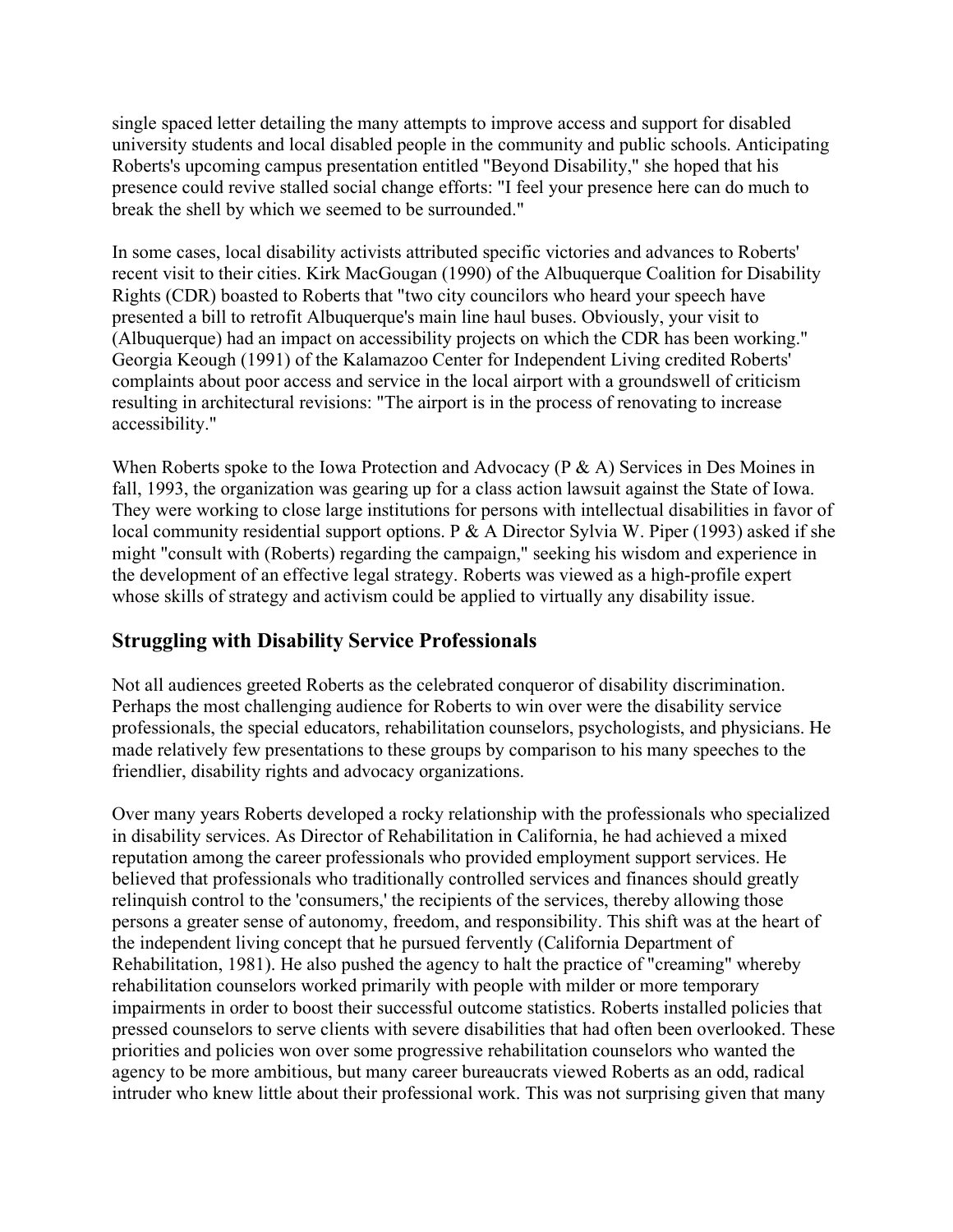of the stories that he told in agency meetings about his own life experiences depicted professionals as foils who cruelly tried to block his path to success (Collignon, 2019; Jiminez, 2019; Leon, 2018).

In fall 1986, Roberts' friend Jean Kohn of the University of California, Berkeley, School of Public Health sent him information about the Fourth Pan American Conference on Rehabilitation and Special Education in Acapulco, Mexico. Perhaps thinking the sunny destination would be an added enticement, Kohn encouraged Roberts to ask the conference organizers if he could speak.

I realize that most of the people at this meeting will be professionals, and one of the major effects I can see of your participation is to shift the emphasis from 'doing for the disabled population' to 'the disabled population taking charge for itself', a view many professionals have trouble with…If your phone call does nothing more than remind the program coordinator that every international meeting about disabled children should have representatives of that group and their families present, you will have done a service (Kohn, 1986)

Even if the conference turned him away, Kohn hoped that Roberts' request would notify the professional group that disabled people deserved to and expected to have a real voice in their own lives. Roberts made a presentation at the March, 1987 conference, one of the few times he was not the keynote speaker. His talk focused on how the life experiences and lessons learned of disabled adults who had worked in the independent living movement could serve as wise advice for disabled children and youth in their quest to live independent lives (Castillo, 1986).

Audiences of professionals often viewed Roberts with a degree of impatience and skepticism. His presentation on "supported work, a new pathway to competence" at the 1992 Building Partnerships that Lead to Supported Employment conference hosted by the Rehabilitation Research and Training Center at Virginia Commonwealth University received tepid reviews (Brown-Glover, 1992). By comparison to the common professional presentations with Powerpoint slides and empirical evidence, Roberts' life stories came off as disorganized, anecdotal, and rambling. Rehabilitation professionals appreciated that he provided "much insight to seeing the world (and our field) through the eyes of those with disabilities," but he seemed to make the same point over and over (Brown-Glover, 1992; Virginia Commonwealth University, 1992). Stories about "Ed's personal struggles with the system and his success" were difficult to listen to because they painted the rehabilitation counselor "as the bad guy" (Virginia Commonwealth University, 1992).

Similarly, the professional audience who heard Roberts' presentation at the 1990 Building Blocks for Tomorrow conference in Colorado Springs found him to be "very inspiring" but also tedious. The forthright charisma and hard-earned wisdom that disabled people and the families of disabled people heard in Roberts' stories of disability rights struggle were largely absent from the experience of the Colorado state employees. They complained that he was a "long winded speaker" who was "repetitive" and prattled on "about a half hour too long." One commentator captured the feeling of many with the observation that "Ed makes a fine point early in his presentation but seems to reiterate this point continually." While Roberts may have been speaking about a revolution in disability services that placed the disabled consumers at the steering wheel of multiple forms of paid assistance in order to elevate their lives to new levels,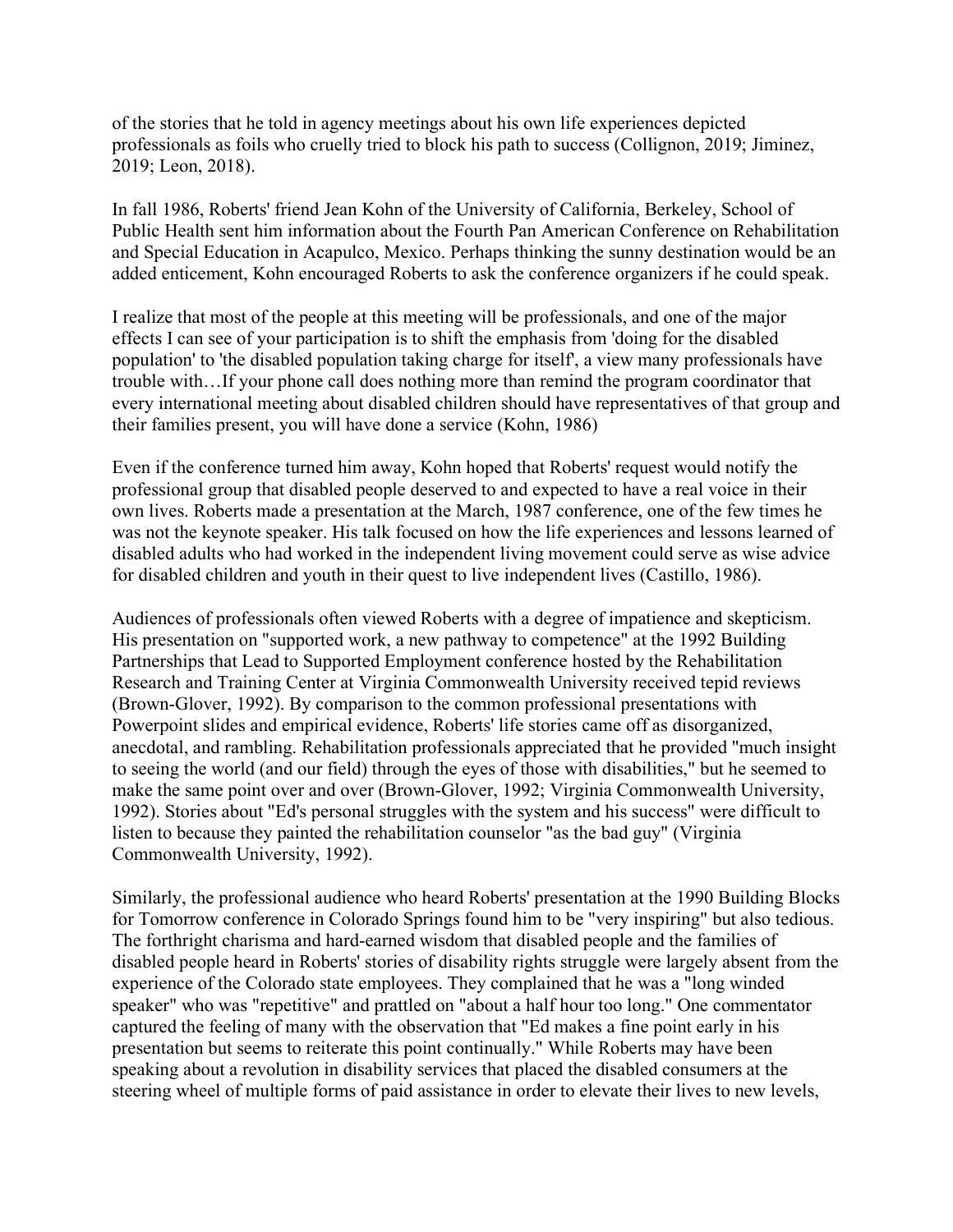what the professionals chiefly heard were sappy stories with little relevance to the real work of rehabilitation (Colorado Interagency Conference Evaluation, 1990).

One episode that perhaps captures much of Roberts' stormy relationship with service professionals was a conflict with the organizers of the American Association of Spinal Cord Injury Psychologists and Social Workers (AASCIPSW) conference in Las Vegas in late 1992. In his many engagements, Roberts consistently asked conference organizers to pay not only his speaking fee (often waived or reduced for groups that could not pay) and his travel expenses, but also the travel costs and daily wages of his personal attendant. Historical records indicate that conferences and organizations routinely paid for the travel and \$100 per day salary of his attendant without question or complaint. But the AASCIPSW repeatedly refused to compensate Roberts' personal attendant (Gordon, 1992). Roberts wrote a strong letter asking the group "to appeal your decision not to compensate WID (World Institute on Disability) for my personal assistant….It is impossible for me to travel and speak without the assistance of an attendant; this personal assistant works 24 hour shifts and is with me at all times" (E. Roberts, 1992). The conference hosts denied Roberts' urgent appeal. But Roberts persisted. A month after the conference, he invoiced the AASCIPSW for an additional \$100 per day for the attendant services. The conference organizers lashed back, not only refusing to pay the bill but also charging Roberts for his phone calls from the conference hotel (Beyda, 1992).

## **Elite Circles**

By the early 1990's, greatly due to national media attention, Roberts was famous beyond disability rights and services circles. Since his early days as leader of the Rolling Quads student group on the University of California, Berkeley, campus, Roberts had a knack for seeking out and using the print and broadcast media to further both the disability rights cause and his own celebrity. He was named a MacArthur "genius" Fellow in 1984 for his influential work as leader of the Berkeley CIL and the California Department of Rehabilitation. He had successfully secured state funding to launch a set of ten independent living centers across California, and he was an important lobbyist winning the federal funding of independent living centers across the country in 1978 (Danforth, 2018; Leon, 2000).

The peak of Roberts' national celebrity came when Harry Reasoner profiled him on the popular television show *60 Minutes* in 1989, portraying him as the charismatic and driven leader of the American disability rights movement. Televised during the final political drive toward the passage of the 1990 Americans with Disabilities Act (ADA), Reasoner delivered an angry and captivating Roberts spinning his usual collection of autobiographic stories into the living rooms of millions of Americans who rarely thought with disability politics. Ever provocative, Roberts used the national stage to promote the oft-ignored sexuality of disabled persons by telling of his own sexual activity. He had married Catherine Dugan in 1976, and his son Lee was born in 1978. Reasoner joyfully joined in the boundary-breaking fun, asking, "You made a child in roughly the same way that we all try?" Roberts roguishly laughed and replied, "And I enjoyed it." (Roberts, 1989).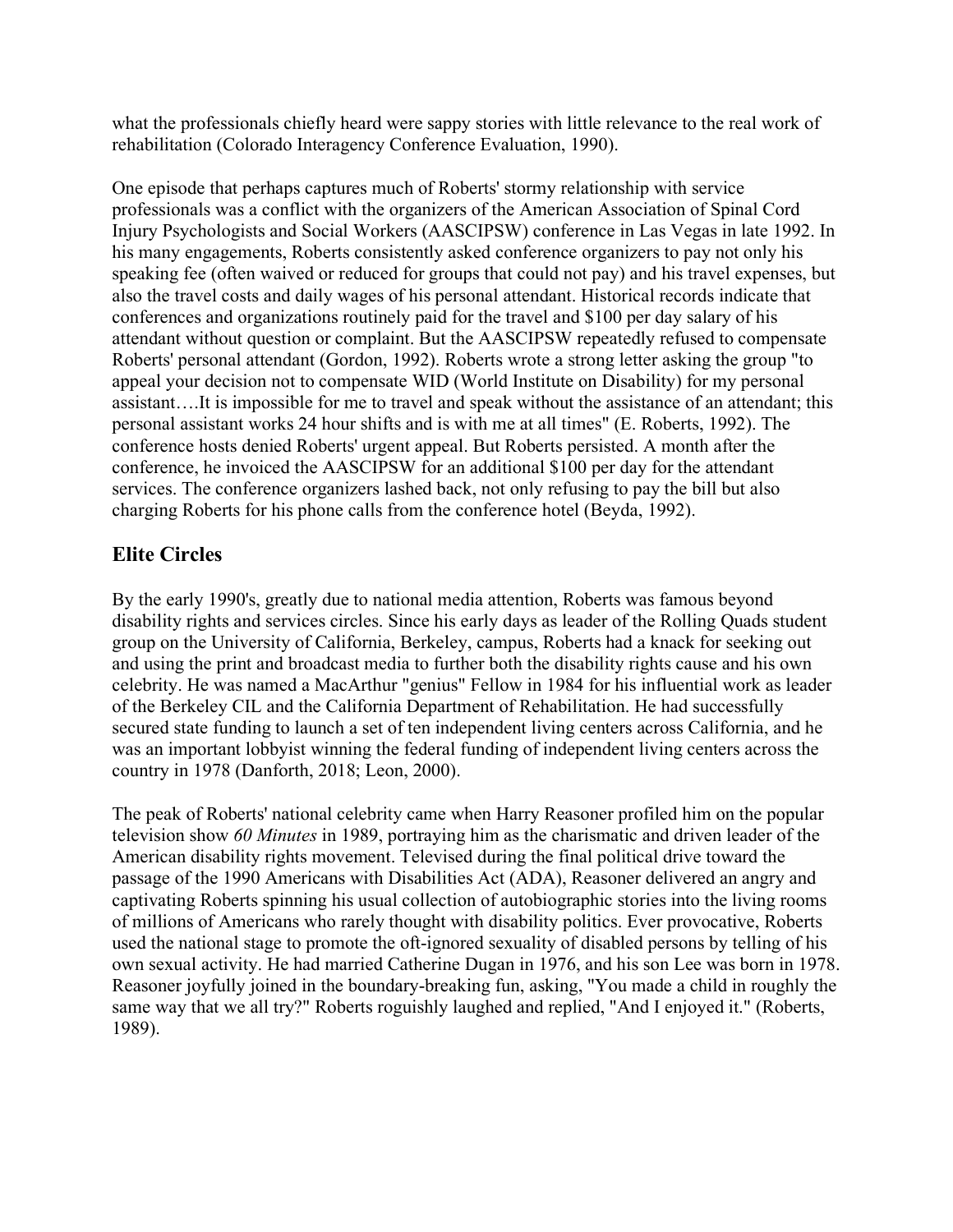The following year, Roberts again reached a mainstream American audience in an in-depth, hour-long radio interview on the nationally syndicated *Larry King Show*. He gave the King listeners a down-to-earth description of how disability discrimination works in everyday life.

One of the things that happens in this country, when somebody becomes disabled, they hear the worst. They hear the worst predictions. Unfortunately we don't let people define their own limits. When I asked questions....Would I ever work? Would I have sex? Would I be able to live a life? All the answers were 'No,' and it really was wrong (King, 1990).

The messages Roberts received when he first became disabled repeatedly and erroneously told him to give up. His experience-built advice as displayed in his autobiographic stories told Americans to throw aside old, prejudiced ideas about disability.

Two events in 1993 again placed Roberts into the national spotlight. Cable News Network (CNN) reporter Larry Wood profiled Roberts' activist work to influence federal disability policy, and a popular book about the disability rights movement entitled *No Pity* by National Public Radio and *US News & World Report* journalist Joseph Shapiro (1993) was released.

The CNN report examined the World Institute on Disability (WID) efforts to promote California's successful model of funding personal assistance services. WID had produced a study examining costs and benefits of these services in California and New York. Roberts traveled to Washington, D.C., to lobby Senate and Congress for additional federal funding. He spoke passionately to the profound impact of personal assistant services, how disabled people otherwise isolated in nursing homes or institutions became contributing citizens with these needed supports (CNN, 1993; Leon, 2000, p. 151).

Shapiro's (1993) *No Pity* characterized Roberts as the central figure in the birth of the American disability rights movement in Berkeley, California. The book retold many of Roberts' standard stories in the broader context of the movement, positioning Roberts as a heroic political father figure. Designed to inform the lay public about disability rights progress and issues, *No Pity* quickly became a favorite in the disability advocacy community across the nation (Parames, n.d., p. 1; Stein, 1998, p. 183; Brown, 1994).

Roberts' growing fame launched him onto the speaking rostrum with numerous celebrities of the political left, including politicians, activists, and artists. A benefit dinner for Central American humanitarian aid in early 1990 featured Roberts with Tony Award-winning actor John Randolph, noted Chilean novelist Isabel Allende, and Weavers folksinger Ronnie Gilbert (Veterans of the Abraham Lincoln Brigade, 1990). The following October Roberts shared the stage with farmworkers rights activist Cesar Chavez to discuss the question "Can Democracy Replace Autocracy?" at the Public Citizen conference honoring Ralph Nader's twenty years of activism (Public Citizen Conference, 1991). Six weeks later, Roberts and Congresswoman Maxine Waters were keynote speakers at a California conference in celebration of thirty years of the independent living movement (Rouse, 1991).

After the ADA was signed by President George H. W. Bush in July, 1990, Roberts was frequently an honored invitee at annual ADA celebrations. In July, 1993, President Bill Clinton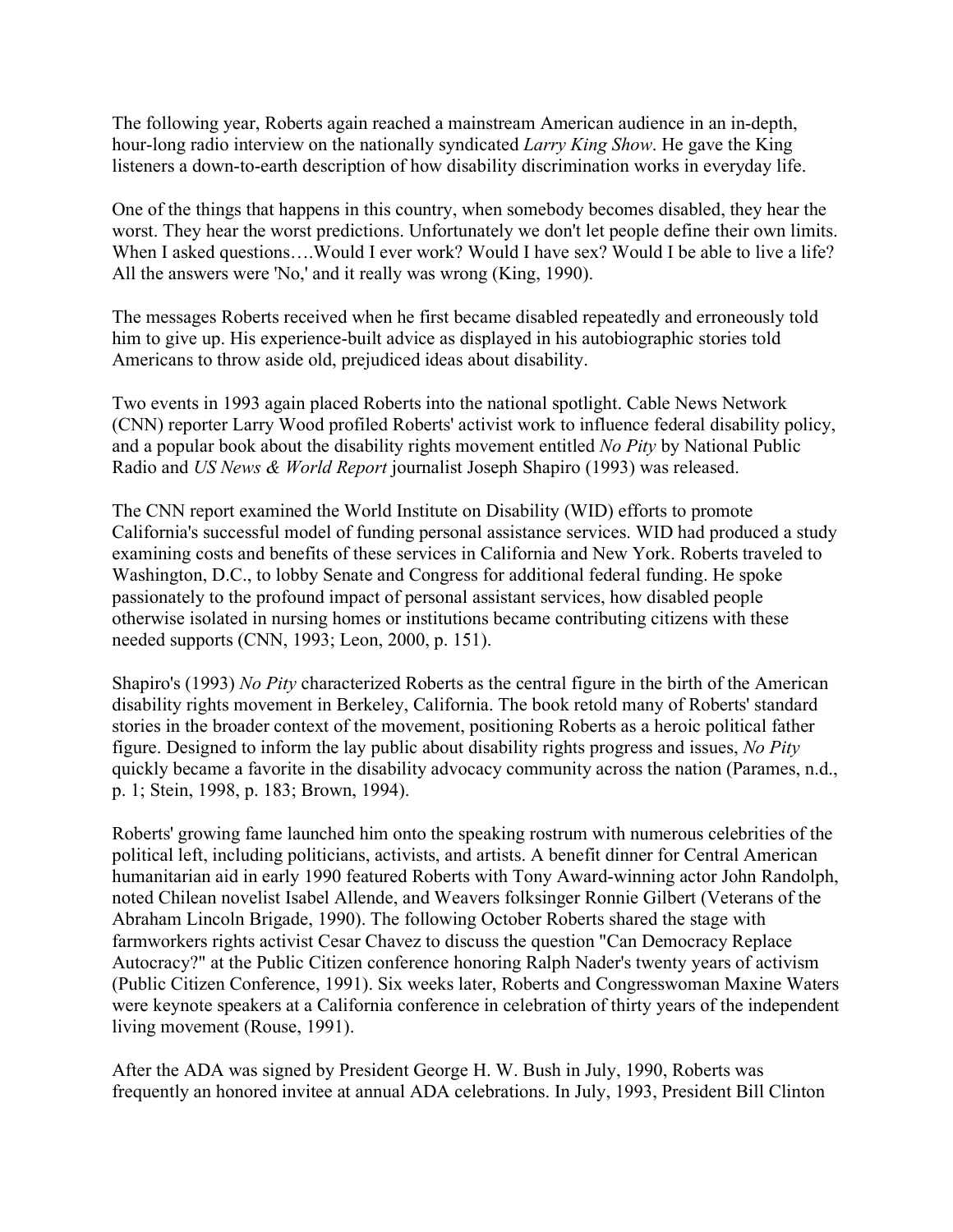hosted Roberts, ADA architect Justin Dart, and Gallaudet University President I. King Jordan among a select group of leading disability activists at a White House celebration of the law's third anniversary (White House, 1993). Congresswoman Nancy Pelosi and Roberts led a San Francisco march from city hall to the federal building site of the famous Section 504 sit-in for a disability rights rally that involved gay rights activists and service employee union leaders (San Francisco March, 1994). In July, 1994, Roberts and Justin Dart served as grand marshals of the New York City Disability Independence Day March in Manhattan (Zames, 1994).

#### **Favorite Audiences**

Not surprisingly, regardless of his renown or opportunities to speak to multiple audiences, Roberts felt the greatest comfort and support when he presented to disability advocacy groups consisting largely of disabled persons and their family members. He knew that the audience was more prepared to receive his message and celebrate his achievements. The majority of his performances in the United States was delivered to these groups. For example, in October, 1987, Roberts gave the keynote address at the convention of the Coalition of Texans with Disabilities (1987) in Houston. The conference theme was "A Decade of Disability Advocacy." The Association of Independent Living Centers in New York brought Roberts to Albany in November, 1989, to speak to their theme: "Independent Living 89: Celebrating 10 Years in New York State" (Jones, 1989). In winter, 1992, Roberts packed a series of consecutive Ohio engagements into one trip. He gave the keynote address to the educational inclusion advocates at Ohio TASH (The Association for Persons with Severe Handicaps) in Columbus and then traveled quickly up to Toledo to give two speeches at the Ability Center of Greater Toledo. His first talk for the Center staff and board members was entitled "Independent Living: Where Are We Going," and a second presentation "Taking Control of Our Own Lives!" offered advice to disabled Ohioans served by the Center (Abell, 1992; Grunden, 1992). Within disability activist circles, he was cherished, and he felt at home.

Undoubtedly, the audience Roberts most enjoyed and the venue where his stardom shined brightest was the Partners in Policymaking (PIP) program initiated with federal funding by the Minnesota Developmental Disabilities Council in May, 1987. PIP was a cohort-based training program designed to teach people with intellectual disabilities, their parents and families, as well as adults with a variety of disabilities, how to advocate effectively for services and funding at the local, state and national level. The multi-meeting educational programs featured a small faculty of experienced activists and advocates teaching families and disabled people how to fight against the stubborn, calcified service delivery systems that frequently ignored the voices of those they served (Zirpoli, Hancock, Weick, & Skarnulis, 1989; Governor's Planning Council on Developmental Disabilities, 1990). By the early nineties, PIP had taken up the cause of inclusive education, showing parents how to push school administrators for more integrated placements for their children (Partners in Policymaking, 1993). Roberts joined the main program faculty at the start and remained active as a regular instructor as the program went national over the next eight years. He was a favorite of PIP sessions, presenting at dozens of training meetings from California to Florida, from South Dakota to Delaware.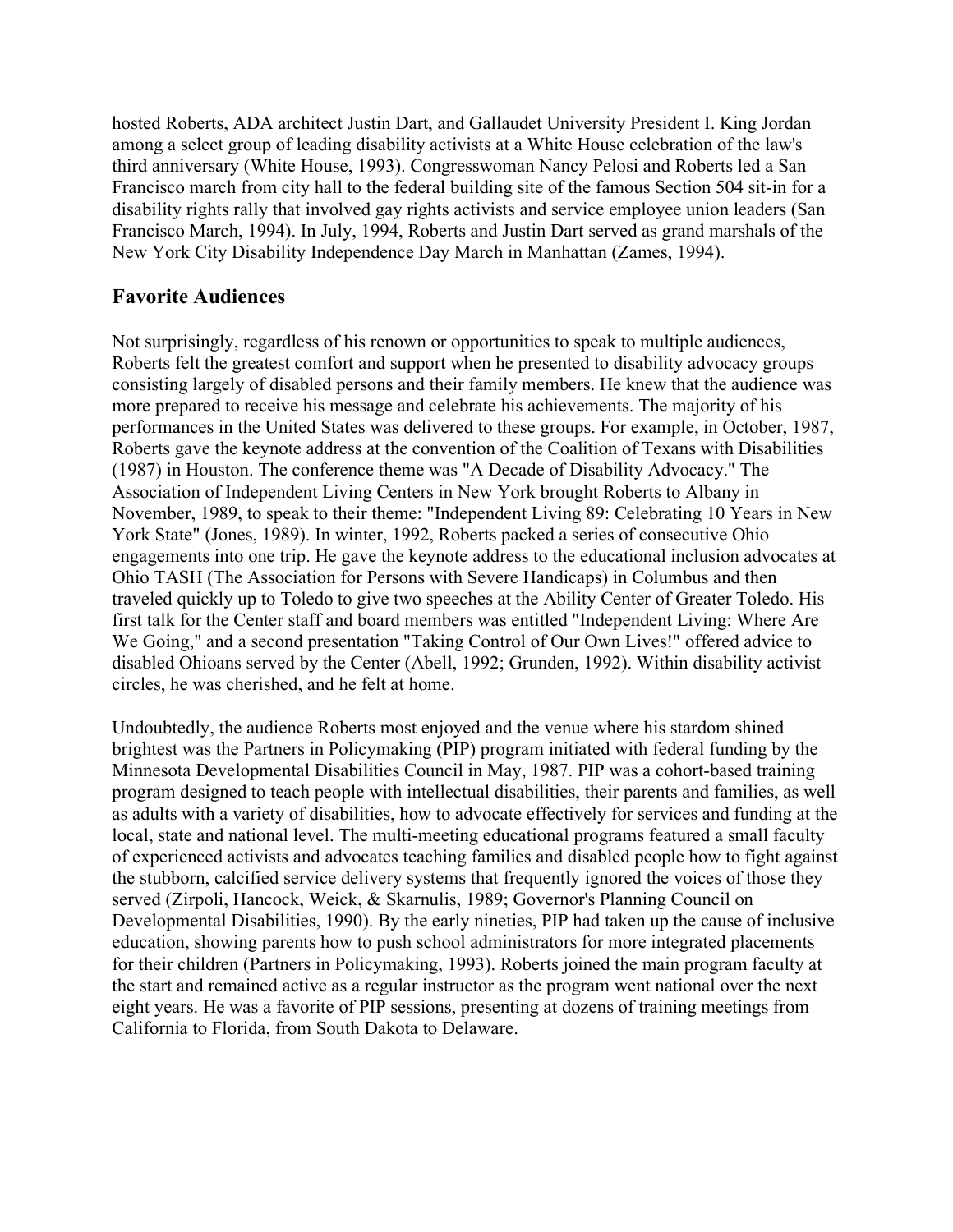Following his many presentations in the workshops, PIP participants flooded Roberts with letters and cards expressing heartfelt adoration and gratitude. An Iowa mother of a disabled daughter wrote,

I wanted to tell you how much I appreciated the insights you gave on the power of disability. I really needed that infusion. Strong as I am sometimes, sometimes I am not very strong. Sometimes I get tired of fighting for everything for Sarah….Once in a while I even catch myself feeling sorry for Sarah. I quickly recover and Partners is there to pick me up (Williams, 1993).

Katie Snow, mother of a boy with cerebral palsy and a passionate disability rights advocate wrote, "(Y)ou inspire me to greater efforts" (Snow, 1992, 1993). A mother from Delaware asked, "Are you tired of hearing that you are an inspiration? Well, you inspired me" (Lemon, 1993). A participant in an Austin, Texas training told Roberts, "I want to thank you for the tremendous difference you have made in my life….I admire you more than I can say (Coles, 1993). A Connecticut mother declared, "I think you are to the Independent Living Movement as Martin Luther King was to the Black Equality Movement" (Watras, 1993).

Jamie Wolfe was a disabled woman who worked as a social worker, activist, and disability studies instructor at the University of Delaware. She wrote to Roberts about how she had advocated to have greater control over her own services for years only to be told by friends and family members that she was being too demanding and selfish.

I was supposed to be grateful for any type of help I got. People 'took care' of me out of the goodness of their hearts. It didn't matter that my clothing were on backwards or I was sitting on my head in my wheelchair. Someone helped me. That's all that mattered (Wolfe, 1993).

But when she heard Roberts speak, in that moment, she knew she had been right all along.

While I was listening to you I finally realized I can take my personal experiences and education, and not only help people with disabilities take control of their lives but to take control of my own as well (Wolfe, 1993).

Roberts validated Wolfe's beliefs and her efforts, and she felt suddenly that her years of assertive advocacy had been validated (Wolfe, 1993; Miller, 2006).

After Roberts presented in Hartford, Connecticut in late 1993, the hosts gave him a gift. It was a painting by an artist living in a state institution. Ramona Watras (1993), a disabled woman who attended the PIP training that day, wrote to Roberts that she was disappointed because the painting was "depressed and lifeless," representing the unfortunate circumstances of isolation experienced by the artist. Instead, Watras wished that Roberts had received a painting displaying the vibrancy and freedom of the independent living concept that he taught.

If I were to present you with a gift, it would represent all of the activities, occupations and values that all people like I would like to obtain….a three by four foot montage of many men, women, and children from the Greater Hartford area (with various types of disabilities) enjoying life to its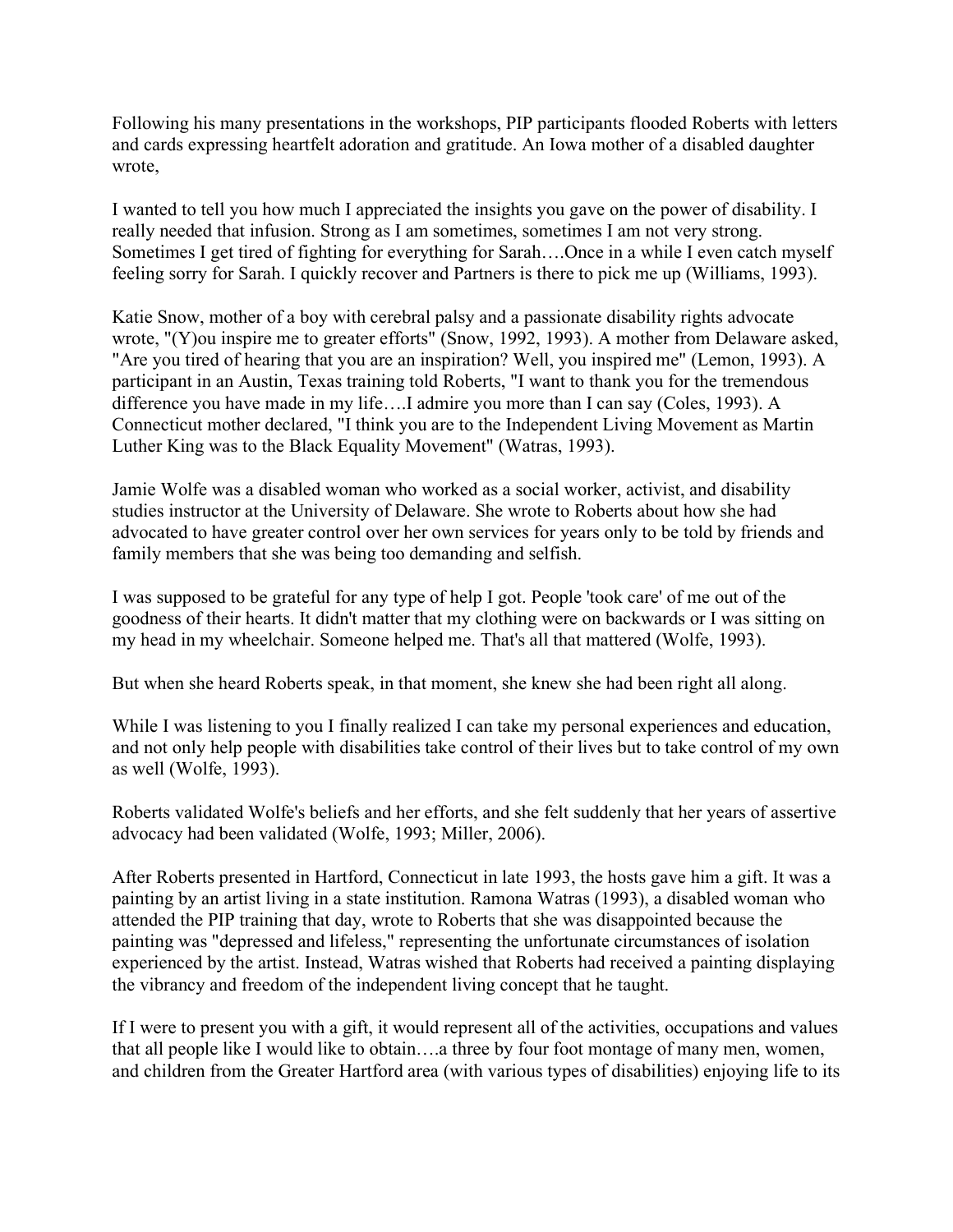fullest. It would include bright colors and happy, smiling faces to reflect the positive and determined attitude that supports this important movement (Watras, 1993).

Such a painting would reflect the tableau of possibility and vigor that Roberts expressed in his performances, the rich life the Roberts life narrative represented, and the life that any disabled woman "would like to obtain" (Watras, 1993).

#### **Conclusion: The Limitations of Stardom**

The working assumption that fueled Roberts' speaking tour for the final thirteen years of his life was that raising himself to celebrity status and promoting the cause of disability rights were synonymous. This assumption was implicit in his autobiographic storytelling style of presentation, using his own experiences, struggles, and victories as examples to energize and instruct others. His life was held up as an instructive example of the pervasive power of prejudice, the need to fight for justice, and the potential of a disabled person living well in the community. Fame was a product of his success that gave him a prominent public platform to teach about independent living and disability rights.

For lay groups such as the Kiwanis, the Girl Scouts, Western States Meat Association, or the Christ Community Church, Roberts' life story could open their hearts and minds to what might be possible for disabled members of their family or community. Perhaps they would become more supportive when their state or local government considered issues of access and service funding. Maybe they would gain a different appreciation for the friend, family member, or community member with a significant disability. For disability advocates such as the independent living centers in Kalamazoo and Toledo, Roberts' narratives might bring needed sustenance to beleaguered and weary activists struggling on the seemingly unending road toward greater access and acceptance. Perhaps they celebrated Roberts' stories and felt his powerful presence as Harriet McBryde Johnson and Jamie Wolfe did. For the professionals such as the physicians, psychologists, social workers, special educators, and rehabilitation workers, maybe Roberts' tales meant more than just a moment of inspiration. Perhaps they heard lessons about how professionals can work to shift control of services and supports over to disabled people in order to live and participate more fully.

But one cannot help but notice that Roberts' stories – the content and the general message – changed little between 1983 and his death in 1995, a period of over a decade that included the passage of the strongest disability discrimination law in American history. Even during a time of great progress in the movement, the daily issues, concerns, and challenges changed little. The obstacles, problems, and discrimination remained formidable and pervasive. Part of the reason Roberts continued to speak widely across the United States and the globe over these many years was the intransigence of the cultural, economic, and institutional barriers faced by disabled people. In the small towns and the large cities, his message remained new and fresh and provocative. Roberts' celebrity, while a noteworthy advance for disabled people, signified the end of ableism no more than Barrack Obama's presidency indicated the conclusion of racism. Change came at a painfully slow pace.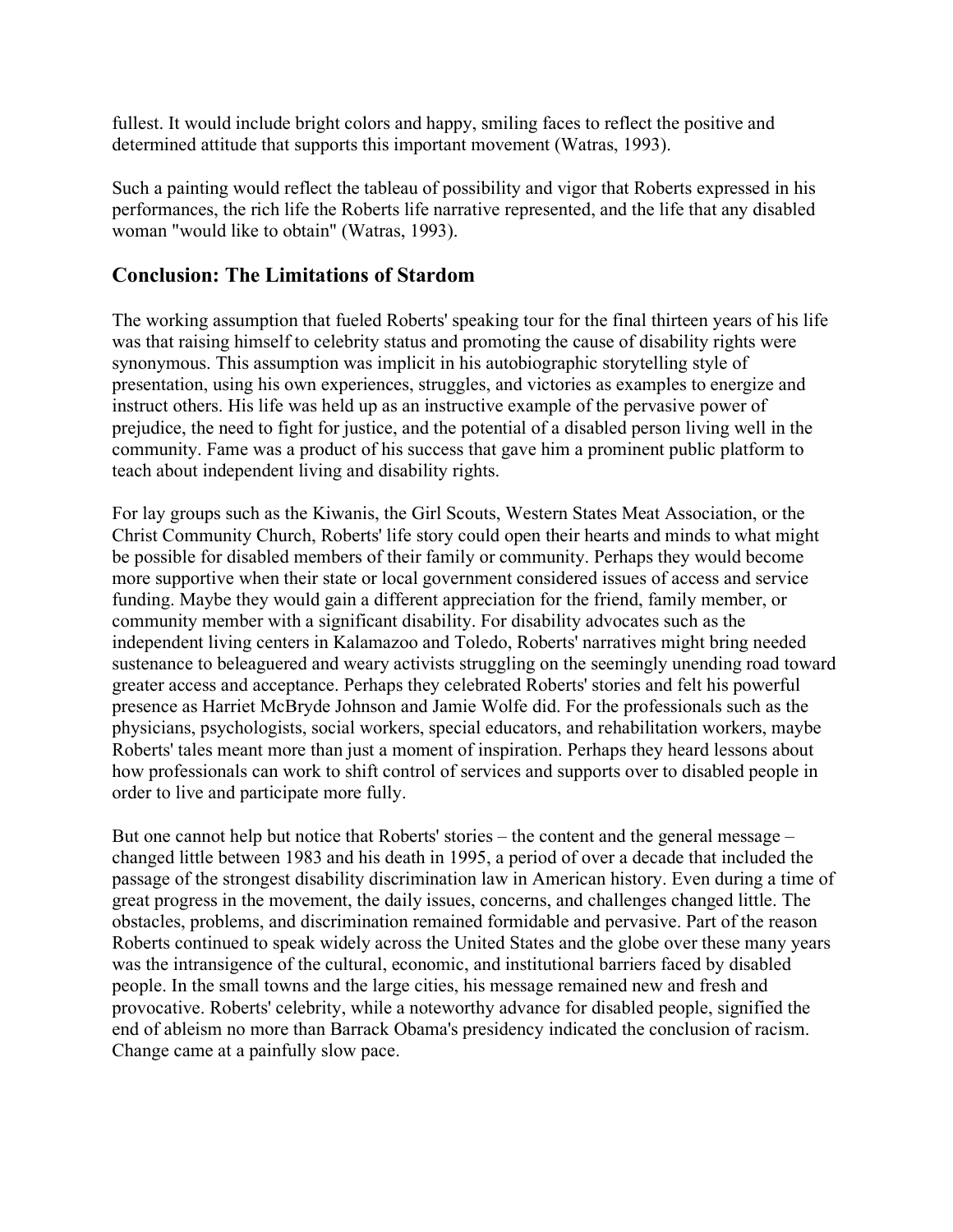To the end of Roberts' life, his only answer to this enduring problematic was to continue doing what he knew best, making presentations, telling his stories, and fighting for justice. As one PIP participant encouraged at the bottom of her thank you card to Roberts in late 1993, "P.S. Keep giving 'em hell" (Shipman, 1993). He did so with the fierce passion of a political activist and the pronounced stage presence of a theatrical star.

## **Works Cited**

- Abell, Dale E. Letter to Ed Roberts, February 10, 1992. Edward V. Roberts papers, The Bancroft Library, University of California, Berkeley, carton 6, folder 5.
- Beyda, Vivian. Letter to Ed Roberts, October 28, 1992, Edward V. Roberts papers, The Bancroft Library, University of California, Berkeley, carton 6, folder 22.
- Brown-Glover, Patricia. Letter to Ed Roberts, June 1, 1992, Edward V. Roberts papers, The Bancroft Library, University of California, Berkeley, carton 6, folder 30.
- Brown, Steven E. *Investigating a Culture of Disability*. Washington, DC: National Institute on Disability and Rehabilitation Research, 1994.
- Cable News Network. Larry Woods report on Ed Roberts, 1993, Edward V. Roberts papers, The Bancroft Library, University of California, Berkeley, carton 3, folder 11.
- California Department of Rehabilitation. *Consumer Unity: New Platforms for Progress in the 1980s*, Sacramento, CA: Author, 1981. [https://mn.gov/mnddc/ed-roberts/articles](https://mn.gov/mnddc/ed-roberts/articles-docs/Consumer_Unity_CA_VRS.pdf)[docs/Consumer\\_Unity\\_CA\\_VRS.pdf](https://mn.gov/mnddc/ed-roberts/articles-docs/Consumer_Unity_CA_VRS.pdf)
- Castillo, Julian. Letter to Ed Roberts, November 20, 1986, Edward V. Roberts papers, The Bancroft Library, University of California, Berkeley, carton 5, folder 37.
- Micheal M. Chemers. *Staging Stigma: A Critical Examination of the American Freak Show*. New York: Palgrave Macmillan, 2008.<https://doi.org/10.1057/9780230616813>
- Coalition of Texans with Disabilities. Convention agenda, "A Decade of Disability Advocacy", Houston, TX), October 30-November 1, 1987, Edward V. Roberts papers, The Bancroft Library, University of California, Berkeley, carton 5, folder 39.
- Coles, Sherri. Letter to Ed Roberts, July 31, 1993, Edward V. Roberts papers, The Bancroft Library, University of California, Berkeley, carton 4, folder 20.
- Collignon, Fred. Interview with Scot Danforth, January 21, 2019.
- Colorado Interagency Conference. Contract to Provide Educational Services, Edward Roberts keynote, January 25, 1990, Colorado Springs, CO. Edward V. Roberts papers, The Bancroft Library, University of California, Berkeley, carton 5, folder 57.
- Colorado Interagency Conference Evaluation, January 25, 1990, Colorado Springs, CO. Edward V. Roberts papers, The Bancroft Library, University of California, Berkeley, carton 5, folder 57.
- Creston, Rosemary. Letter to Ed Roberts, January 18, 1984, Edward V. Roberts papers, The Bancroft Library, University of California, Berkeley, carton 5, folder 28.
- Danforth, Scot. (2018) Becoming the Rolling Quads: Politics at the University of California, Berkeley, in the 1960s. *History of Education Quarterly, 58, 4,* 506-536. <https://doi.org/10.1017/heq.2018.29>
- Goffman, Erving. *The Presentation of Self in Everyday Life*. New York: Anchor Books, 1959.
- Goffman, Erving. *Stigma: Notes on the Management of a Spoiled Identity*. New York: Simon & Shuster, 1963.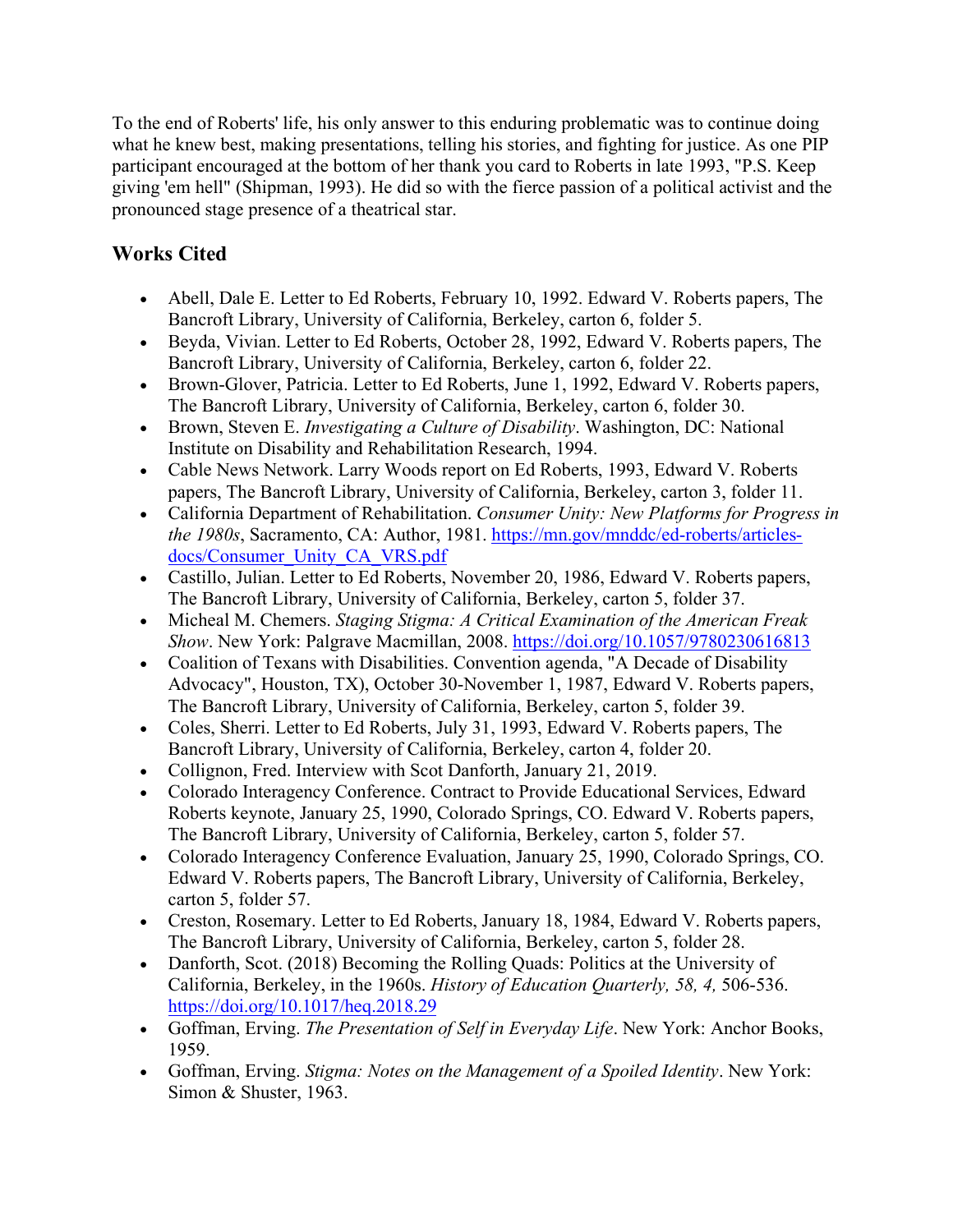- Gordon, Judith. Letters to Ed Roberts, February 5, 1992 & March 3, 1992. Edward V. Roberts papers, The Bancroft Library, University of California, Berkeley, carton 6, folder 22.
- Governor's Planning Council on Developmental Disabilities. *About the Partners in Policymaking Training Program*. St. Paul, MN: Author, 1990.
- Gough, Georgia. Letter to Ed Roberts, April 29, 1991, Edward V. Roberts papers, The Bancroft Library, University of California, Berkeley, carton 6, folder 11.
- Grunden, Richard L. Letter to Ed Roberts, February 11, 1992. Edward V. Roberts papers, The Bancroft Library, University of California, Berkeley, carton 6, folder 5.
- Haugan, Janice. Interview with Author, January 22, 2019.
- Headland, Mark. Letter to Ed Roberts, March 11, 1985, Edward V. Roberts papers, The Bancroft Library, University of California, Berkeley, carton 5, folder 36.
- Hoff, Lorraine. Letter to Ed Roberts, September 2, 1983. Edward V. Roberts papers, The Bancroft Library, University of California, Berkeley, carton 2, folder 5.
- Jiminez, Ramon. Interview with Scot Danforth, January 23, 2019.
- Johnson, Harriet McBryde. "The Disability Gulag," *New York Times* (New York, NY), November 23, 2003.
- Jones, Darrell. Letter to Ed Roberts, September 18, 1989. Edward V. Roberts papers, The Bancroft Library, University of California, Berkeley, carton 5, folder 51.
- Jones, Jerry P. Letter to Ed Roberts, June 28, 1983, Edward V. Roberts papers, The Bancroft Library, University of California, Berkeley, carton 5, folder 29.
- Kohn, Jean G. Letter to Ed Roberts, no month/day, 1986, Edward V. Roberts papers, The Bancroft Library, University of California, Berkeley, carton 5, folder 37.
- King, Larry. *The Larry King Show*, Mutual Broadcasting System: New York, December 30, 1990.
- Kuppers, Petra (2004) *Disability and Performance: Bodies on Edge*. New York: Routledge.
- Leeman, Bernie. Letter to Ed Roberts, February 2, 1983. Edward V. Roberts papers, The Bancroft Library, University of California, Berkeley, carton 2, folder 5.
- Lemon, Lynn. Letter to Ed Roberts, February 14, 1993, carton 4, folder 20.
- Leon, Joan. Interview with Scot Danforth, November 18, 2018.
- Leon, Joan. Interview with Susan O'Hara, Disabled Persons Independence Movement Project, The Bancroft Library, University of California, Berkeley, 2000.
- MacGougan, Kirk. Letter to Ed Roberts, November 5, 1990, Edward V. Roberts papers, The Bancroft Library, University of California, Berkeley, carton 5, folder 61.
- Miller, Beth. "Advocate defies doctors, fights to help the disabled," Delaware News Journal, April 15, 2006,

[www.delawareonline.com/story/news/local/2018/08/22/Delaware-advocate-jamie-wolfe](https://www.delawareonline.com/story/news/local/2018/08/22/delaware-advocate-jamie-wolfe-defies-doctors-fights-help-disabled/1064453002/)[defies-doctors-fights-help-disabled/1064453002/.](https://www.delawareonline.com/story/news/local/2018/08/22/delaware-advocate-jamie-wolfe-defies-doctors-fights-help-disabled/1064453002/)

- Molloy, Paul. "Ed Oils the Wheels of Campaign for Rights of Disabled," *Weekend Australian* (Sydney), January 29-30, 1983, Edward V. Roberts papers, The Bancroft Library, University of California, Berkeley, carton 2, folder 5.
- Nowak, Sharen C. Letter to Ed Roberts, February 25, 1993, Edward V. Roberts papers, The Bancroft Library, University of California, Berkeley, carton 5, folder 24.
- Oda, Jon. "Highlights From Speeches by Ed Roberts," April, 1995, Edward V. Roberts papers, The Bancroft Library, University of California, Berkeley, carton 11, folder 30.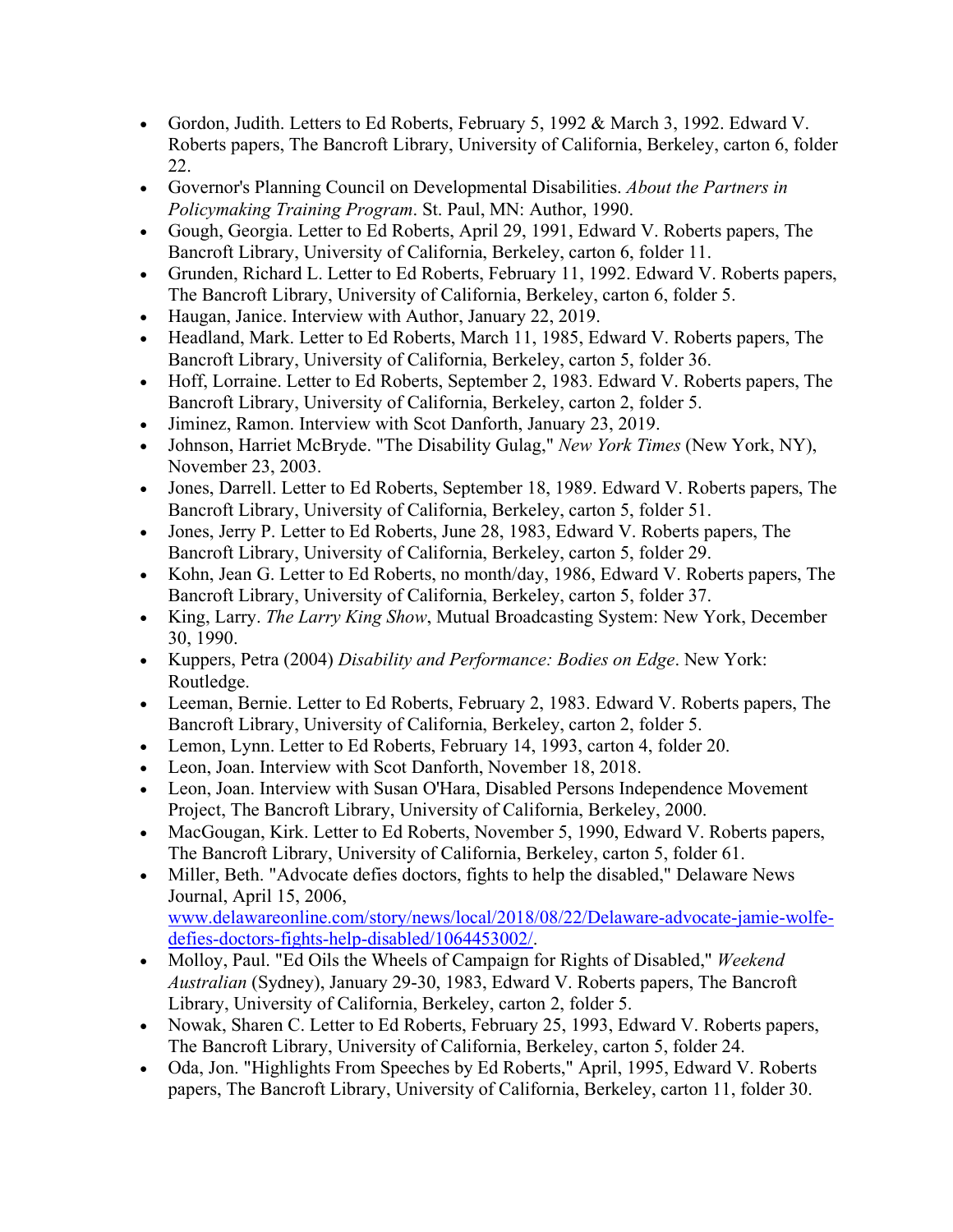- Oda, Jon. "Traveling in the Ed Zone," *Mouth*, January/February, 1996.
- Page, George. *Freewheeling* (People in Motion Series), Public Broadcasting Service/WNET, New York, 1995.
- Parames, Chris. "Remembering Ed Roberts," unpublished manuscript, no date.
- Public Citizen Conference. Planning document, "Taking Back America," Washington, D.C., October 26, 1991, Edward V. Roberts papers, The Bancroft Library, University of California, Berkeley, carton 6, folder 16.
- Partners in Policymaking Curriculum, curriculum document, 1993, Edward V. Roberts papers, The Bancroft Library, University of California, Berkeley, carton 4, folder 22.
- Piper, Sylvia W. Letter to Ed Roberts, August 31, 1991, Edward V. Roberts papers, The Bancroft Library, University of California, Berkeley, carton 6, folder 37.
- Racino, Julie Ann. Letter to Ed Roberts, August 3, 1990, Edward V. Roberts papers, The Bancroft Library, University of California, Berkeley, carton 5, folder 32.
- Reid, Mary. Letter to Ed Roberts, March 10, 1983. Edward V. Roberts papers, The Bancroft Library, University of California, Berkeley, carton 2, folder 5.
- Roberts, Edward. "Effective Strategies for Social Change," Partners in Policymaking, May 1, 1987. [https://mn.gov/mnddc/parallels2/one/video/ed\\_roberts-pipm.html.](https://mn.gov/mnddc/parallels2/one/video/ed_roberts-pipm.html)
- Roberts, Edward. "The Future of the Independent Living Movement and the Role of Public Education, Girl Scouts Mile High Council, Denver, CO, March 9, 1984, Edward V. Roberts papers, The Bancroft Library, University of California, Berkeley, carton 5, folder 24.
- Roberts, Edward. "How to live longer," *Mouth*, 101/102, 2007.
- Roberts, Edward. Interview with Harry Reasoner. *60 Minutes*, CBS Television, New York, 1989.
- Roberts, Edward. Interview with Susan O'Hara, Disabled Persons Independence Movement Project, The Bancroft Library, University of California, Berkeley, 1994.
- Roberts, Edward. Letter to Vivian Beyda, March 24, 1992, Edward V. Roberts papers, The Bancroft Library, University of California, Berkeley, carton 6, folder 22.
- Roberts, Edward. "When Others Speak For You," Disabled People International, Australia, First National Assembly, Melbourne, January, 1983, Edward V. Roberts papers, The Bancroft Library, University of California, Berkeley, carton 1, folder 28.
- Roberts, Mark. Interview with Scot Danforth, June 19-21, 2018.
- Roberts, Zona. Interview with Scot Danforth. September 26, 2018.
- Roberts, Zona. Interview with Steve Brown, December 27-30, 1996.
- Roberts, Zona. Interview with Susan O'Hara, Disabled Persons Independence Movement Project, The Bancroft Library, University of California, Berkeley, 1995.
- Rouse, Elizabeth P. Letter to Ed Roberts, November 6, 1991, Edward V. Roberts papers, The Bancroft Library, University of California, Berkeley, carton 6, folder 13.
- San Francisco March. Flyer, March 12, 1994, Edward V. Roberts papers, The Bancroft Library, University of California, Berkeley, carton 6, folder 49.
- San Francisco State University. Advisory Council Members, San Francisco State University Supported Employment Training Specialist Program, November, 1988, Edward V. Roberts papers, The Bancroft Library, University of California, Berkeley, carton 5, folder 1.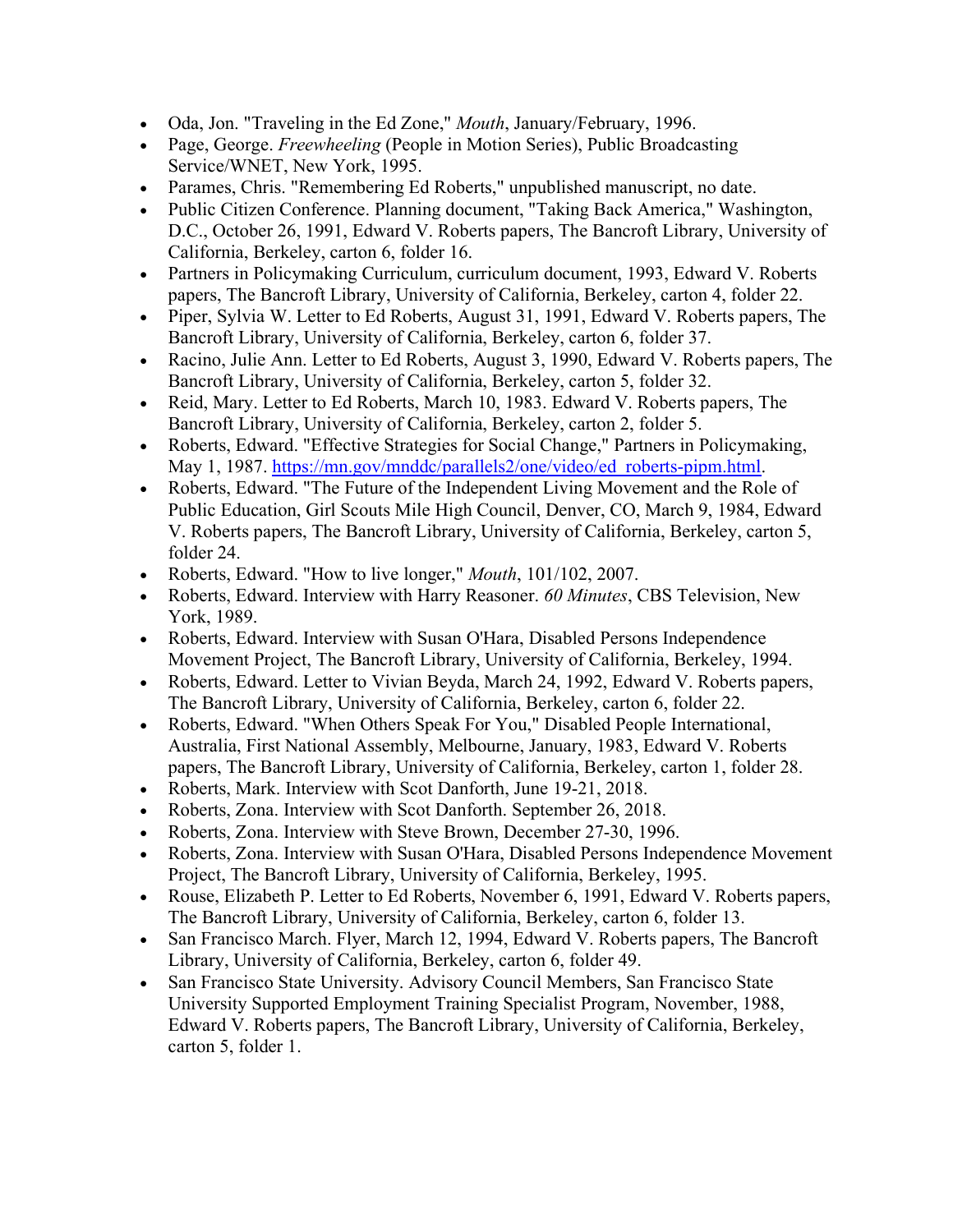- San Francisco State University. Course syllabus, Spring 1993 Counseling 674.01, Employment and Disability. Edward V. Roberts papers, The Bancroft Library, University of California, Berkeley, carton 6, folder 39.
- San Francisco State University. Course syllabus, Spring 1995, Special Education 630, Edward V. Roberts papers, The Bancroft Library, University of California, Berkeley, carton 6, folder 39.
- San Francisco Unitarian Church. Personal Assistant Advocacy Training, June 6, 1992, Edward V. Roberts papers, The Bancroft Library, University of California, Berkeley, carton 5, folder 24.
- Shapiro, Joseph. *No Pity: People with Disabilities Forging a New Civil Rights Movement*. New York: New York Times Books, 1993.
- Shipman, Mayell. Letter to Ed Roberts, September 2, 1993, Edward V. Roberts papers, The Bancroft Library, University of California, Berkeley, carton 4, folder 20.
- Slobin, Kathleen. Letter to Ed Roberts, July 11, 1984, Edward V. Roberts papers, The Bancroft Library, University of California, Berkeley, carton 5, folder 32.
- Snider, Raymond L. Letter to Ed Roberts, June 3, 1992, Edward V. Roberts papers, The Bancroft Library, University of California, Berkeley, carton 6, folder 29.
- Snow, Katie. Letter to Ed Roberts, June 1, 1992, Edward V. Roberts papers, The Bancroft Library, University of California, Berkeley, carton 4, folder 19.
- Snow, Katie. "Pouring on the Steam," *Mouth*, January/February, 1993.
- Spiegel, David. Letter to Ed Roberts, November 18, 1988, Edward V. Roberts papers, The Bancroft Library, University of California, Berkeley, carton 5, folder 46.
- Stanford Psychiatry Program. Fall, 1990 Psychiatry 201 Syllabus, Edward V. Roberts papers, The Bancroft Library, University of California, Berkeley, carton 5, folder 46.
- Stein, Ken. Interview with Jonathan Young, Disabled Persons Independence Movement Project, The Bancroft Library, University of California, Berkeley.
- Thomson, Rosemarie Garland. *Freakery: Cultural Spectacles of the Extraordinary Body*. New York: NYU Press, 1996.
- Veterans of the Abraham Lincoln Brigade. "53rd Anniversary Dinner" Flyer, Hayward, CA, February 25, 1990, Edward V. Roberts papers, The Bancroft Library, University of California, Berkeley, carton 6, folder 4.
- Virginia Commonwealth University. Presenter Evaluations, 1992 Rehabilitation Research and Training Center Symposium, Edward V. Roberts papers, The Bancroft Library, University of California, Berkeley, carton 6, folder 30.
- Wall, Phyllis G. Letter to Ed Roberts, May 28, 1991, Edward V. Roberts papers, The Bancroft Library, University of California, Berkeley, carton 6, folder 11.
- Watras, Ramona A. Letter to Ed Roberts, November 21, 1992, Edward V. Roberts papers, The Bancroft Library, University of California, Berkeley, carton 4, folder 20.
- White House. Disability Community Meeting with President William Clinton, July 27, 1993, Edward V. Roberts papers, The Bancroft Library, University of California, Berkeley, carton 6, folder 41.
- Williams, Mindy. Letter to Ed Roberts, July 23, 1993, Edward V. Roberts papers, The Bancroft Library, University of California, Berkeley, carton 6, folder 36.
- Wolfe, Jamie. Letter to Ed Roberts, February 2, 1993, Edward V. Roberts papers, The Bancroft Library, University of California, Berkeley, carton 4, folder 20.